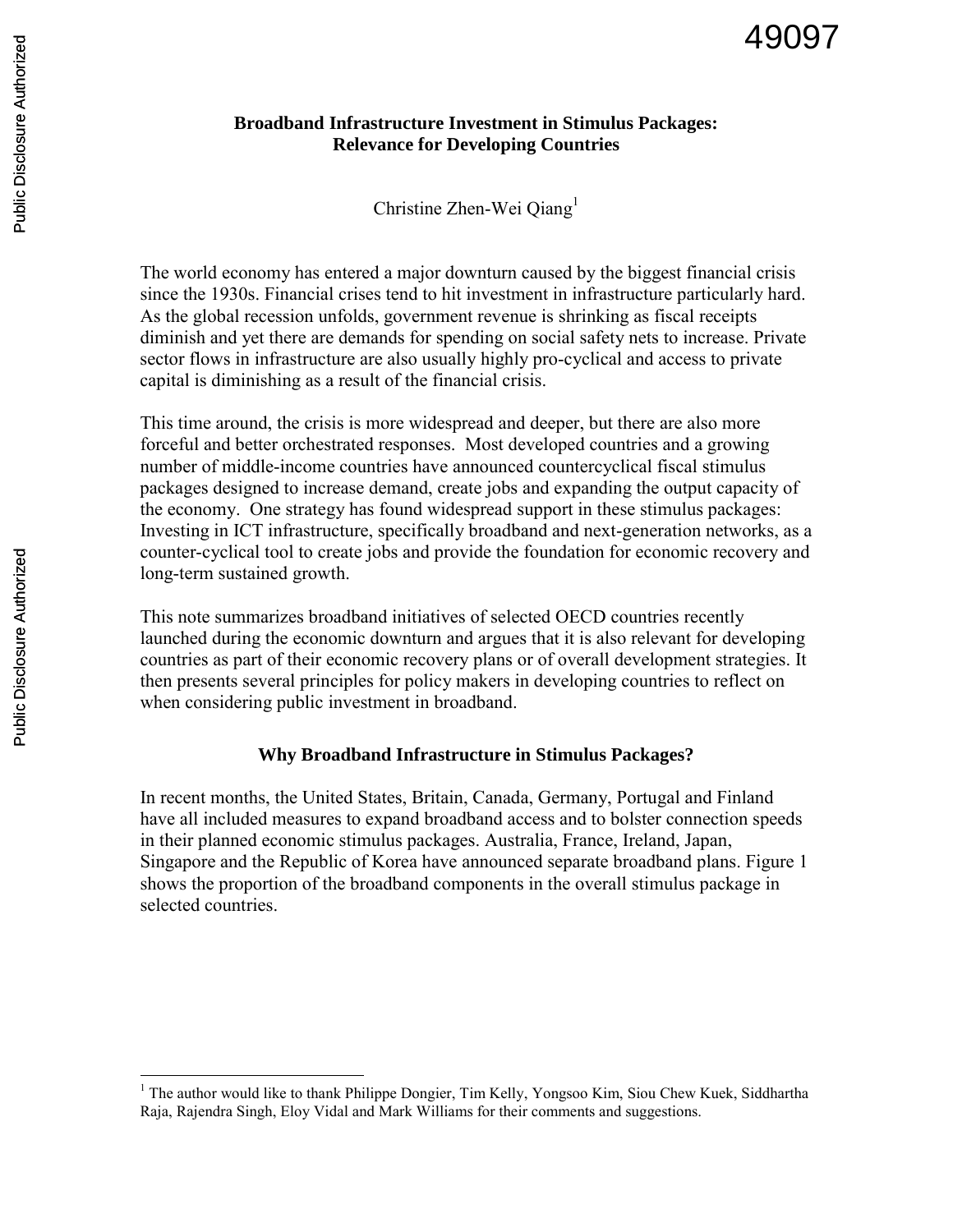

**Figure 1. Broadband Component as Percentage of Total Stimulus Plans** 

Most of these plans seek to speed up existing links to build faster fixed-line and wireless next-generation networks. Another common goal is to expand broadband connections to rural areas where they are currently unavailable, in some cases considering turning broadband into a universal service (table 1). The annex of this note has more details.

**Table 1. Targets of the Broadband Initiatives in Selected Countries**

|                                        |                            | <b>Speeding Up Existing Links</b>                                                                                                                                                                                                                                                                                                                                                                                           |  |
|----------------------------------------|----------------------------|-----------------------------------------------------------------------------------------------------------------------------------------------------------------------------------------------------------------------------------------------------------------------------------------------------------------------------------------------------------------------------------------------------------------------------|--|
| <b>Countries</b>                       | <b>Timeframe</b>           | or Expanding Connectivity to Rural Areas                                                                                                                                                                                                                                                                                                                                                                                    |  |
| Australia                              | 8 years from<br>2010       | To deliver broadband at speed of 100 megabits per second (Mbps) to 90<br>percent of Australian homes, schools and businesses through fiber-optic<br>cables connected directly to buildings.                                                                                                                                                                                                                                 |  |
| Canada<br>Finland<br>France<br>Germany |                            | The other 10 percent of people would get a wireless upgrade.                                                                                                                                                                                                                                                                                                                                                                |  |
|                                        | 2009-2012                  | To extend broadband coverage to all currently unserved communities<br>beginning in $2009-10$ .                                                                                                                                                                                                                                                                                                                              |  |
|                                        | 7 years<br>$(2009 - 2015)$ | To provide ultrafast broadband to every household in Finland, with<br>download speeds of at least one megabit per second by 2010, with a ramp-<br>up to 100 megabits by 2016.                                                                                                                                                                                                                                               |  |
|                                        |                            | Including households in rural areas.<br>To provide ultra broadband networks and 4 million households through<br>over the next five years and schools which already have access will be<br>modernized.<br>be made available throughout France before the end of 2010.<br>of the households by 2014.<br>The first phase of the strategy is for all homes in Germany to have<br>broadband access at 1 Mbps by the end of 2010. |  |
|                                        | 5 years<br>$(2008 - 2012)$ | FTTH access by 2012. Moreover, 400 cyber bases will be created in schools                                                                                                                                                                                                                                                                                                                                                   |  |
|                                        |                            | Provision of universal access to broadband Internet at affordable prices is to                                                                                                                                                                                                                                                                                                                                              |  |
|                                        | 10 years                   | The second phase is to bring broadband access at 50 Mbps or above to 75%                                                                                                                                                                                                                                                                                                                                                    |  |
|                                        | $(2009 - 2018)$            |                                                                                                                                                                                                                                                                                                                                                                                                                             |  |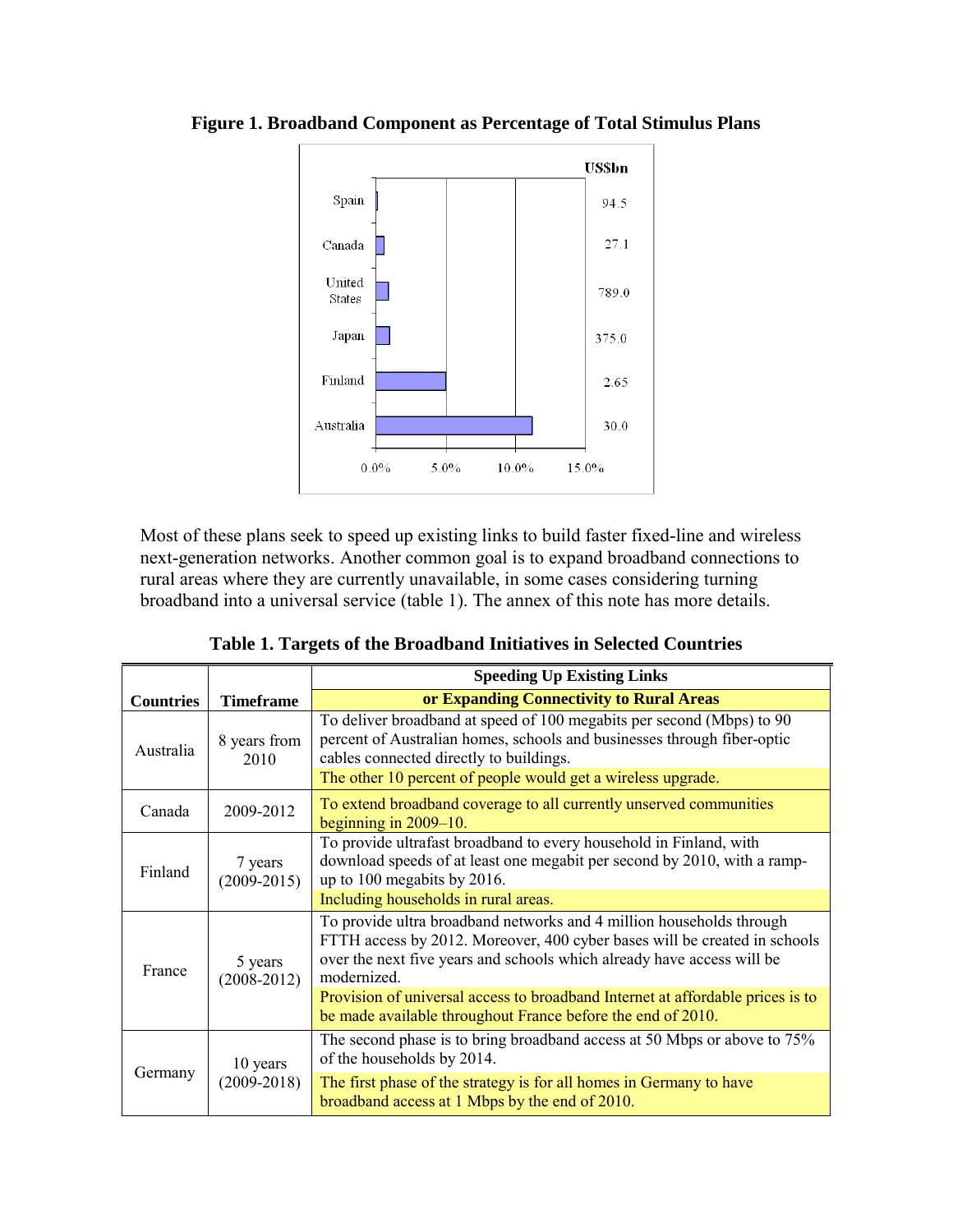| Ireland                 | 2 years<br>$(2009 - 2010)$ | To provide broadband coverage and services to the remaining 33% of the<br>country and 10% of the population who are unserved with minimum<br>download speeds of 1.2 Mbps.                                                                                                                                                                                    |
|-------------------------|----------------------------|--------------------------------------------------------------------------------------------------------------------------------------------------------------------------------------------------------------------------------------------------------------------------------------------------------------------------------------------------------------|
| Japan                   | 2 years<br>$(2009 - 2010)$ | Broadband infrastructure rollout plan for the rural areas, in order to address<br>the digital divide, and to enable broadband access for use by cable TV,<br>telecenters, disaster prevention programs, etc.                                                                                                                                                 |
| Portugal                | 2 years<br>$(2009 - 2010)$ | For up to 1.5 million homes and businesses to be connected to the new fiber<br>networks and improvements in high-speed internet, television and voice<br>services. The Portuguese government had also set a goal of 50% home<br>broadband penetration by 2010, and this latest investment should allow the<br>operators to significantly surpass the target. |
| Singapore               | 5 years<br>$(2009 - 2013)$ | For homes and offices nationwide to be connected to Singapore's ultra high-<br>speed and pervasive Next Generation National Broadband Network by<br>2013; and for 60 per cent of homes and offices to have access to this new,<br>pervasive, all-fiber network in 2 years' time.                                                                             |
| Republic<br>of Korea    | 5 years<br>$(2009 - 2013)$ | High-speed Internet services to be upgraded to 1 Gbps by 2012; existing<br>communications networks to be enhanced to Internet Protocol (IP)-based<br>systems; subscriber capacity on 3G broadband services to be increased to 40<br>million.                                                                                                                 |
| Spain                   | 4 years<br>$(2009 - 2012)$ | To have greater reach of broadband in rural and isolated areas. This is done<br>by focusing on centers with dispersed populations and extending the reach<br>of trunk fiber-optics networks.                                                                                                                                                                 |
| United<br><b>States</b> | 2 years<br>$(2009 - 2010)$ | To provide broadband service to unserved areas and improve service to<br>underserved areas                                                                                                                                                                                                                                                                   |

*Source:*Author's compilation from various sources (see Annex)

While some of the plans have been in the works for months or years, and the share of the broadband components in the total stimulus package varies significantly from country to country, it is no coincidence that so many of the stimulus packages have a focus on building broadband networks.

In response to the financial crisis, infrastructure expenditure can play a major role as a fiscal stimulus by helping to create new jobs. In particular, new broadband infrastructure investment projects can be initiated relatively quickly, are labor intensive and hence have considerable short-term employment generation potential. Some estimations predict that \$5 billion stimulus would create almost 100,000 new jobs directly in short term and almost 2.5 million jobs as network effects (Communications Workers of America, 2008). Others announce almost 500,000 jobs retained or created directly under a broadband subsidy of \$10 billion (Atkinson, Castro, and Ezell 2009). Germany, Ireland, Republic of Korea, Spain and the US specifically mentioned job creation in their broadband plans.

More importantly, government spending in broadband infrastructure is expected to have impact on long-run productive activities in other sectors of the economy. Network investments are typical examples of productive government investment because of the positive externalities they provide. ICT especially is a General Purpose Technology that facilitates great leaps of innovation and results in substantial restructuring of the economy. It is proven to contribute to virtually every sector in the economy through productivity gains. Therefore, investments in broadband infrastructure may have spillover effects and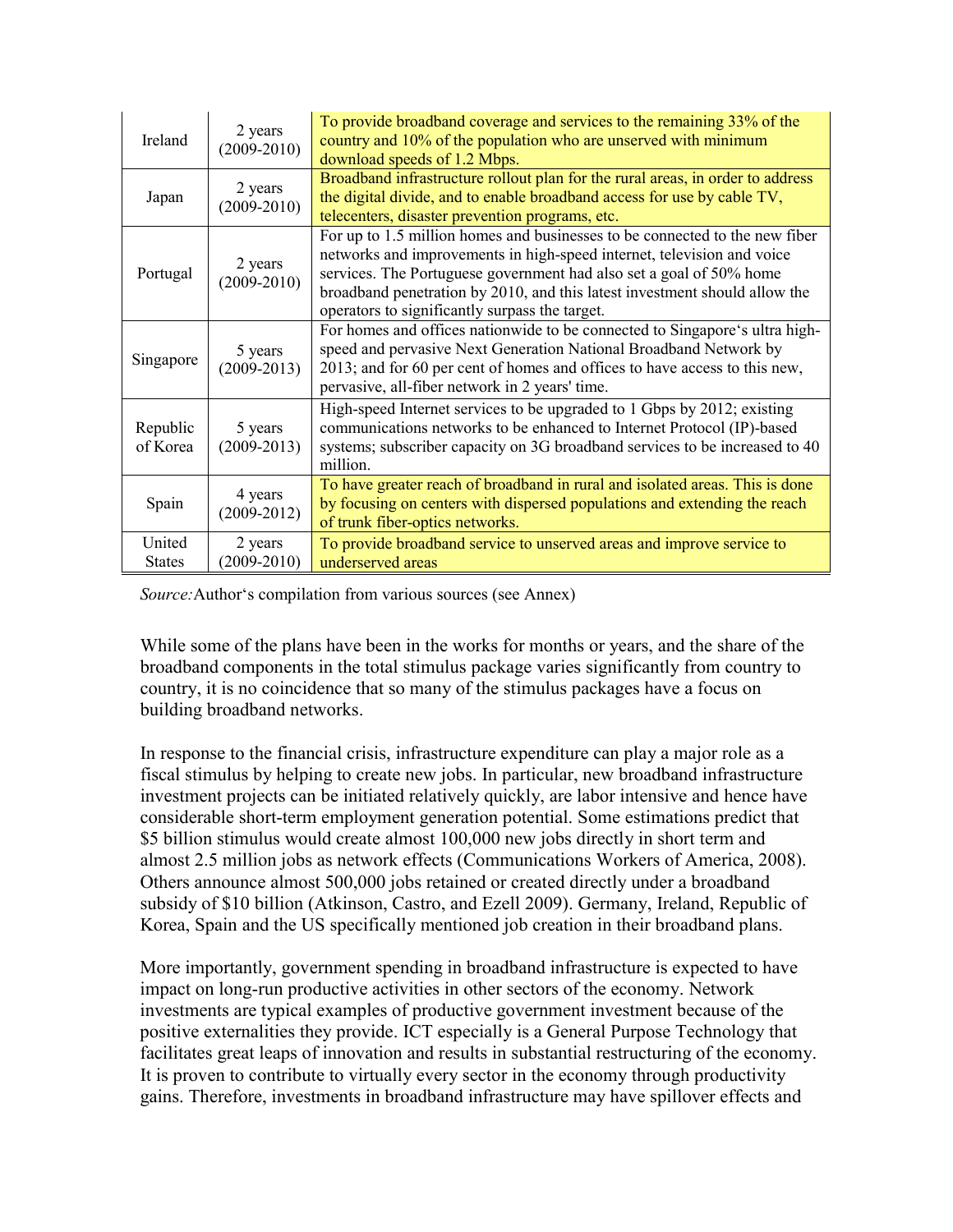increase payoffs of investments in other sectors. In addition, broadband infrastructure, like all telecommunications networks, also has network effect (also referred to as positive network externalities) where the overall value of a network increases as the number of consumers goes up.

An increasing number of countries now see high-speed internet access as essential infrastructure to take a global edge in productivity and long-term competitiveness, and a prerequisite for a return to sustainable growth and prosperity. For instance, the British government considers digital networks as the -backbone of the economy in the decades ahead" (Daily Yonder, 2009). Other economic benefits of broadband, highlighted in these plans, include lower costs, new economic opportunities, significant consumer benefits, innovation, and increased trade and exports. Some feel that they —eannot afford the luxury of not making the telecommunications industry the main driver of economic recovery" (*International Herald Tribune* 2009).

Finally, broadband investment is more fiscally sound than other public spending stimulus options, in the sense of coming closer to, or in some cases actually being, self-financing. The financing of the broadband plans is mostly market-led—much of the advocated funding is expected to come from the private sector. In Britain, for example, a strategy group is being formed to assess the case how far the market will take the country in terms of rollout and likely take-up, and whether government funding would be required.

In the case of Australia and the Republic of Korea, the government will start with an initial investment, about 11 percent and 4 percent respectively of the estimated total investment, with the rest to come from private companies and issuance of government bonds. The Portuguese government is providing a credit line to the operators on the rollout of fiber networks. Although the terms can be favorable to the operators, repayment is expected after a specified time period. To the extent a country can mobilize private sector funding to finance and provide broadband services, it saves or frees fiscal spaces for other public spending priorities.

For the goal of universal coverage of broadband services, countries are spending larger public funding for rolling out high-speed networks to areas that are underserved or unserved by commercial internet service providers. The Finnish government plans to foot one-third of such costs. Others are contracting commercial providers to build the network with service obligations through a competitive bidding process (e.g. France, Ireland, Japan and Singapore). The EU and the US are adding resources to existing rural development or universal service funds. The stimulus perspective of such projects in developed countries—where broadband already has the potential for reaching more than 90 percent of the population—comes mainly from the demand side through employment creation and for concerns over balanced development, and probably less from the supplyside aggregate productivity growth given the limited number of people and firms that will be added to the network. But they do serve social objectives and improve equity in the country (OECD 2009).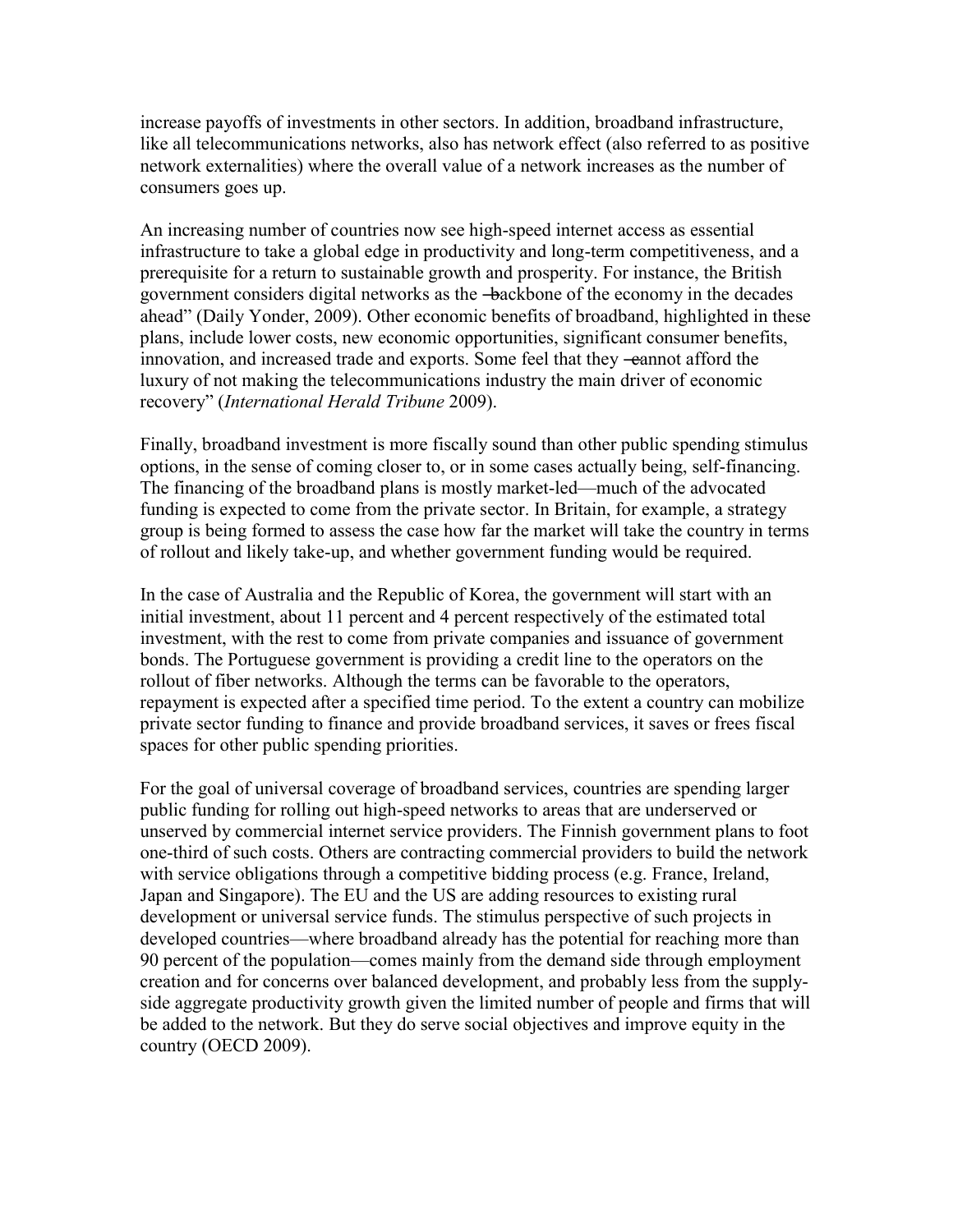## **Relevance for Developing Countries**

Is broadband development relevant for developing countries? Should governments in developing countries invest in broadband rollout during economic downturn and in general?

The sharp global contraction is affecting both advanced and developing countries. Global industrial production declined by 20 percent in the fourth quarter of 2008, as highincome and developing country activity plunged by 23 and 15 percent, respectively (World Bank 2009). Developing countries are also facing the challenge as to how, with fewer resources, to pursue policies that can protect or expand critical expenditures, including on critical infrastructure, in order to sustain growth.

The stimulus effect that infrastructure expenditure is expected to have in developed countries on short-term job creation and immediate increase in aggregate demand applies to developing countries as well. This is not an insignificant consideration given falling real wages and employment in the developing world. The International Labor Organization (ILO) forecasts suggest that global job losses could hit 51 million, and up to 30 million workers could become unemployed as a result of the current crisis.

With respect to long-term impact on the economy, investments in telecommunications typically generate positive returns and growth in developing countries. A considerable amount of empirical work concludes a positive and significant link between telephone infrastructure and long-term growth (e.g. Hardy 1980, Madden and Savage 1998, Savage 2000, Röller and Waverman 2001, Datta and Agarwal 2004).

A recent World Bank study includes Internet and broadband, in addition to the fixed and mobile phones, in an econometric analysis of growth in 120 countries between 1980 and 2006. Results show that for every 10-percentage-point increase in penetrations of broadband services, there is an increase in economic growth of 1.3 percentage points (Qiang 2009). This growth effect of broadband is significant and stronger in developing countries than in developed ones, and higher than that of telephony and the Internet (figure 3). The impact is expected to be even more robust once the penetration reaches a critical mass. As most developing countries are at an early stage of broadband development, they are likely to gain the most from investing in these networks to reach the critical mass for higher impact and before the diminishing returns take effect.

Governments have two different options with respect to public network infrastructure: Policy makers can wait for serious bottlenecks and areas of insufficient investment to appear before investing, or choose to invest as a way to attract economic activity. In the case of broadband network, the significant time lag between identifying a bottleneck and building a network can forego large economic gains, given its positive spillover and network effects. Broadband platform has also proven particularly successful in facilitating and creating new private sector activities (Qiang and Rossotto 2009). Therefore, timely public spending in broadband infrastructure can realize immediate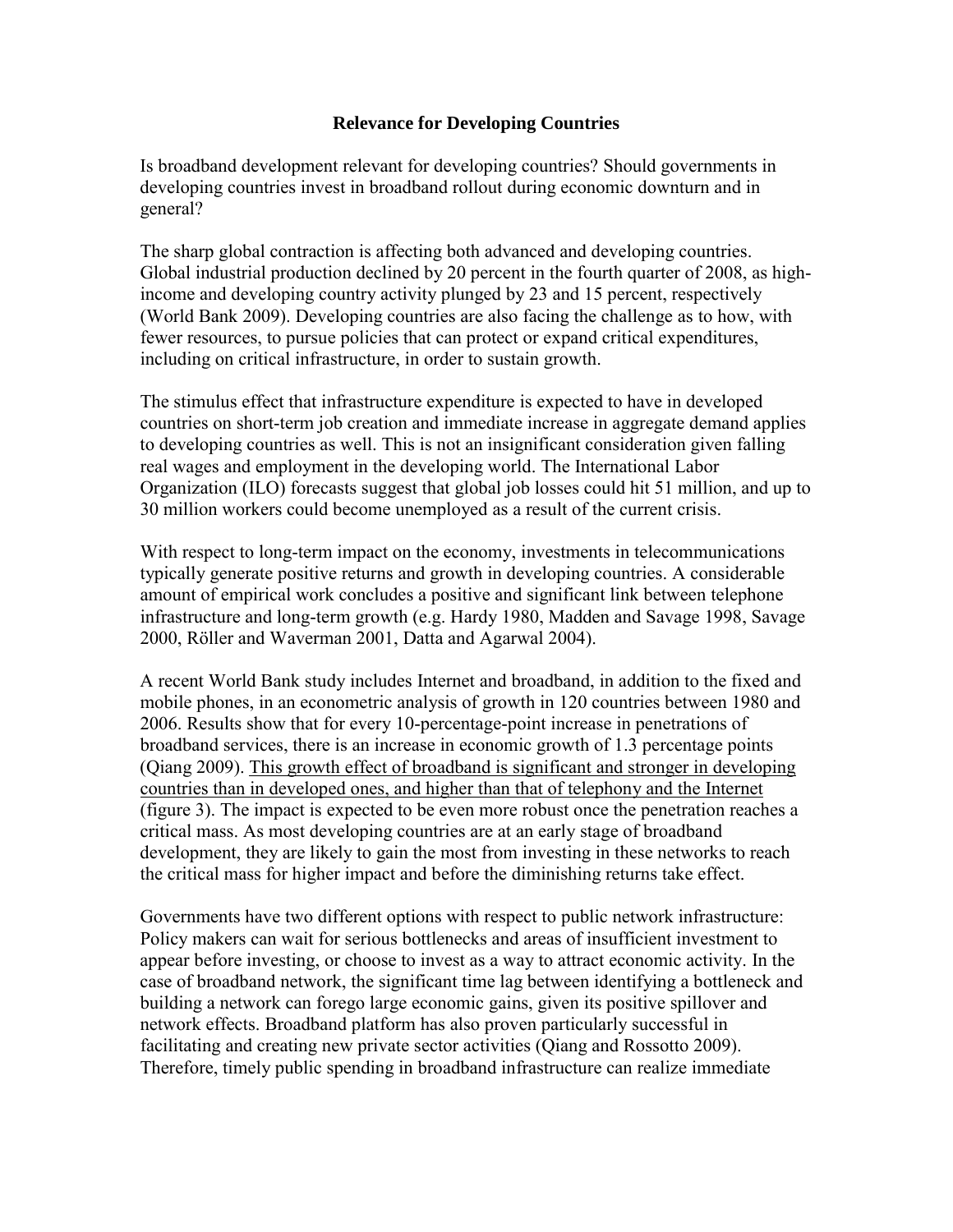network effects and bring forward long-term aggregate spillover effects which improve the productivity of the entire economy.



**Figure 3. Growth Effects of ICT Infrastructure** 

*Source:* Qiang 2009.

*Note*: The y axis represents the percentage-point increase in economic growth per 10percentage-point increase in telecommunications penetration. All results are statistically significant at the 1 percent level except for those for broadband in developing countries, which are significant at the 10 percent level.

Most developing countries are now facing diminishing access to private capital. As the US and European investors dispose of emerging market investments to shore up domestic balance sheets, net private capital flows to emerging markets in 2009 are expected to decline to \$165 billion, just one third of the 2008 level which itself was just one-half the peak level seen in 2007 (Institute of International Finance 2009). With credit conditions tightening, competition of attracting private investment is expected to increase, so is the cost of capital.

Telecommunications investment is one of the largest areas of capital expenditure in many countries. As a result, a reduction in telecommunications investment will have a significant impact on gross capital formation in the entire economy. Telecommunications investment has been sensitive to changes in the economic climate, although the effects have been less dramatic during this financial crisis than the *dot.com* crisis of in 2000-01.

The drying up of liquidity may threaten the viability of public-private partnerships (PPP), often used in broadband infrastructure investment projects, as a result of the inability of a private-sector partner to finance its originally agreed participation. Were such projects delayed or even cancelled due to the evaporation of expected financing, an important part of the foundation for future growth in output, employment and productivity would be lost. Recognizing this, policy makers may consider using public funds to replace financing no longer available from private partners or to provide extra incentives to attract private capital.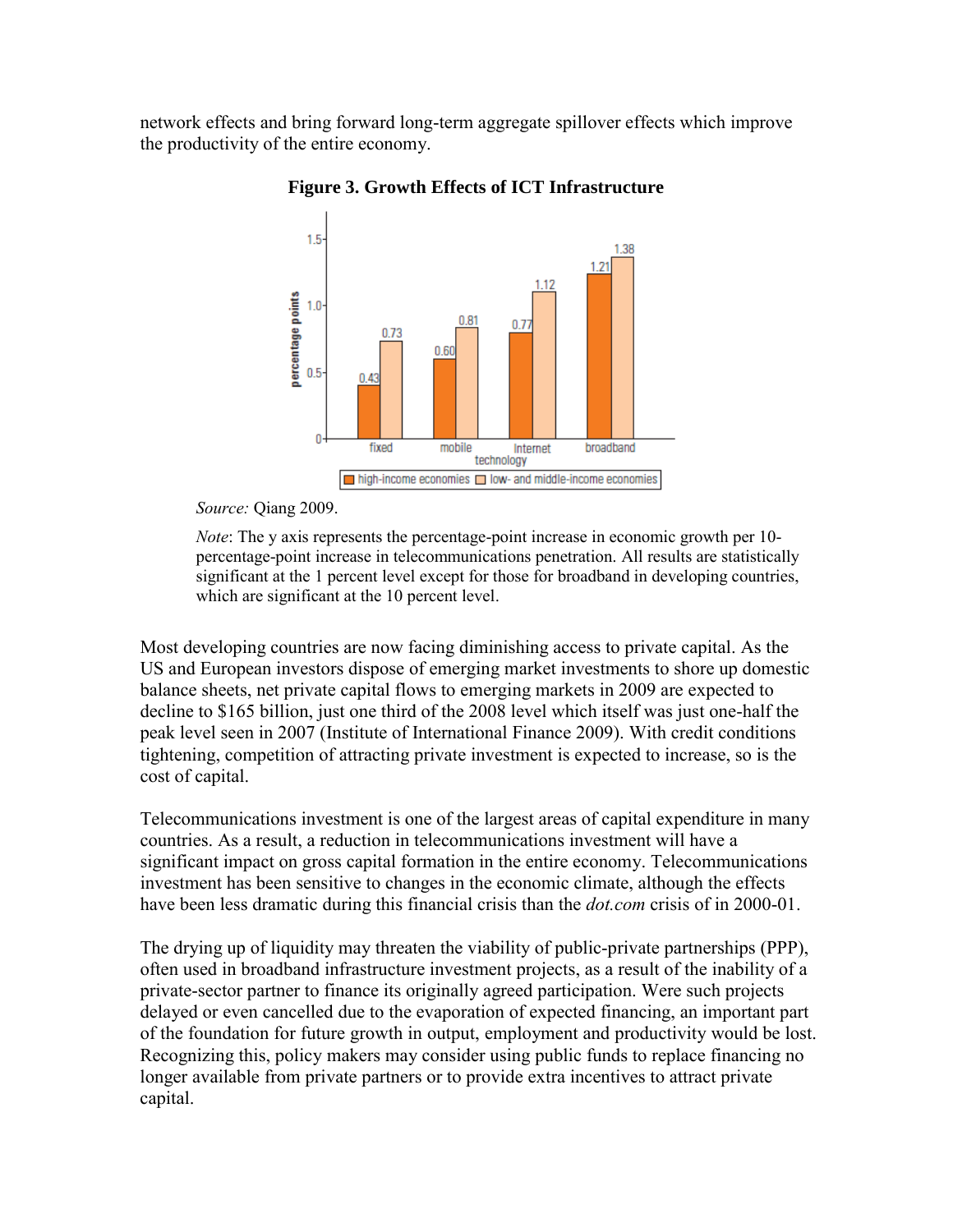# **Promoting Broadband Infrastructure in Developing Countries**

Currently few people in developing economies have access to broadband networks. In 2007, an average of less than 5 percent of the population of low-income economies was connected to broadband networks, mostly in urban centers. In this light, developing countries may be missing a great development opportunity of economic benefits broadband infrastructure can bring. Several factors highlight the potential of broadband infrastructure as an important area of public investment during economic downturn, including:

- (1) Delivering immediate employment and aggregate demand effects and network effects.
- (2) Bringing forward longer-term aggregate supply-side (spillover) effects which can improve the productivity of the entire economy.
- (3) Crowding in' private investment when access to private financing is decreasing and more expensive.

Investments in broadband networks should also be a key part of the overall development strategies in developing countries. Achieving distributional policy objectives of reducing digital divide and facilitating regional development through increased competitiveness are rationales for possible public intervention in broadband infrastructure.

There are several key considerations to take into account before and when public funding is used for broadband infrastructure, either as part of an economic stimulus or as separate plans, to maximize economic and social benefits.

*Making market work first*. Before making public investments in rolling out broadband networks, governments should first look at regulatory tools that might be able to increase entry and competition, and hence maximize what the market can deliver on its own. Licensing regimes, for instance, should become technology-neutral to allow service providers the flexibility to deploy the most efficient networks. Banning Voice-over-IP (VoIP) and IPTV services is one example of a restrictive approach that does not enable convergence of telecommunications, media and computing and reduces market entry.

Another relevant regulatory area is frequency liberalization. The switch-over to digital television broadcasting (and the switch off of analogue broadcasting), known as Digital Switch Over (DSO), may allow a large portion of ultra-high frequency spectrum to be released for use for other applications and technologies. Some countries are giving mobile providers a portion of the freed radio spectrum as wireless technology is increasingly the recognized choice to open up or expand broadband. The Republic of Korea plans to re-allocate spectrum in the 800 MHz and 900 MHz bands with preference given to new operators and latecomers to the market.

The benefits accrued from the release and reuse of spectrum also include additional government revenues. In the US, the Federal Communications Commission (FCC) held an auction for some of the released spectrum which ended March 2008 with close to \$20 billion promised in fees. Of course, DSO is not cost free: broadcasters will need to change their transmission and programming equipment while consumers will at a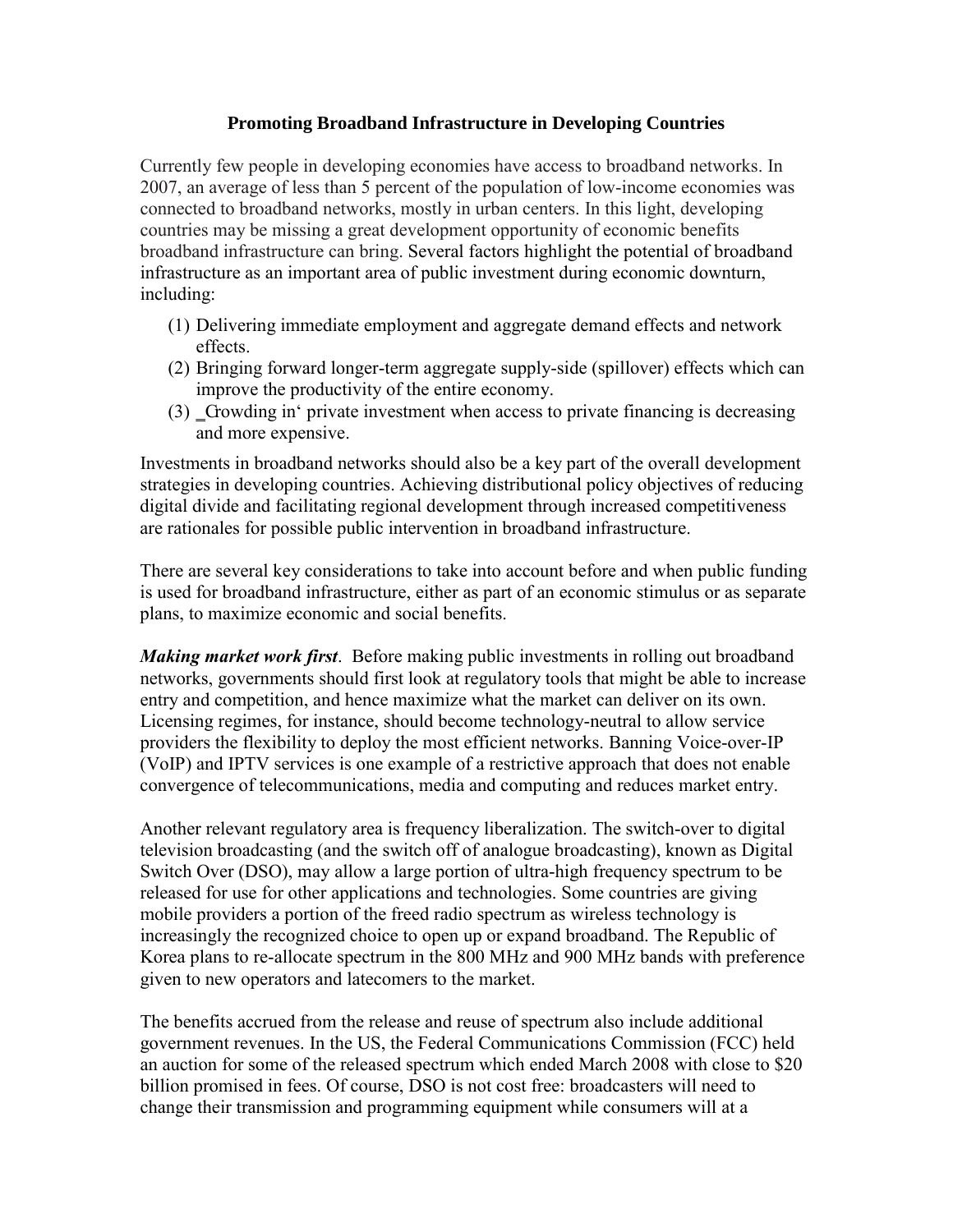minimum require a digital set top box in order to receive broadcasts on existing analogue sets. As a consequence, Government intervention could involve providing some funding for broadcasters and, in some cases, monetary incentives to viewers, to enable a DSO.

*Open access.* When considering investing public funds in broadband, policy makers must keep in mind the goal of assuring a level-playing field for competition. One risk of governments investing in telecommunications is that they tend to have to choose winners in the market—once one network is built or strengthened there is a relatively low chance of another infrastructure-based provider entering the market given the financial advantage already awarded to the incumbent via government funding. It would not be desirable for public funding to strengthen existing operators at the expense of new entrants.

Therefore, when governments do decide to intervene in markets by subsidizing broadband networks, the resulting network should be available via  $\rightarrow$  pen access" rules so that network providers offer capacity or access to all market participants on equal and non-discriminatory terms and conditions. This requirement holds a check on prices and quality of retail services, and on the efficiency of the subsidized scheme in general, through market mechanisms (Adamski 2009).

*'Crowding in' private capital*. The telecommunications sector has generally adopted a market-based financing approach. The most effective means of channeling public support is through PPPs which are able to harness the investment resources and technical expertise of the private sector to meet policy objectives.

Competitive subsidy or cost-sharing mechanisms are one type of PPP model that has traditionally been used to encourage the rollout of voice networks into underserved areas and has been recently applied in the rollout of broadband infrastructure. In France, for example, the broadband infrastructure project in Limousin, a rural region in central France with limited broadband services, is structured as a 20-year concession to build and operate a backbone network and to construct a broadband wireless network with the costs being shared between the public and private sectors (ICEA 2008)**.** The Eastern African Submarine Cable System (EASSy), a project to build a submarine fiber-optic cable that will stretch from South Africa to Sudan with connections to all the countries along its route, is an example of a different type of PPP. EASSy is owned by a consortium of private operators but financed by development finance institutions with no subsidies or support from governments. The partnership has ensured that the cable will be operated on an open-access basis, allowing all operators and service providers in the region to obtain access to affordable capacity by having access to competing cables and providers of capacity (Khalil, Dongier, and Qiang 2009).

These PPPs in broadband networks are new, and governments are experimenting with different models. The key to the success of these projects will be ensuring that public investment crowds in' and does not substitute for private investment, and that the private sector has sufficient incentives to invest and operate networks efficiently.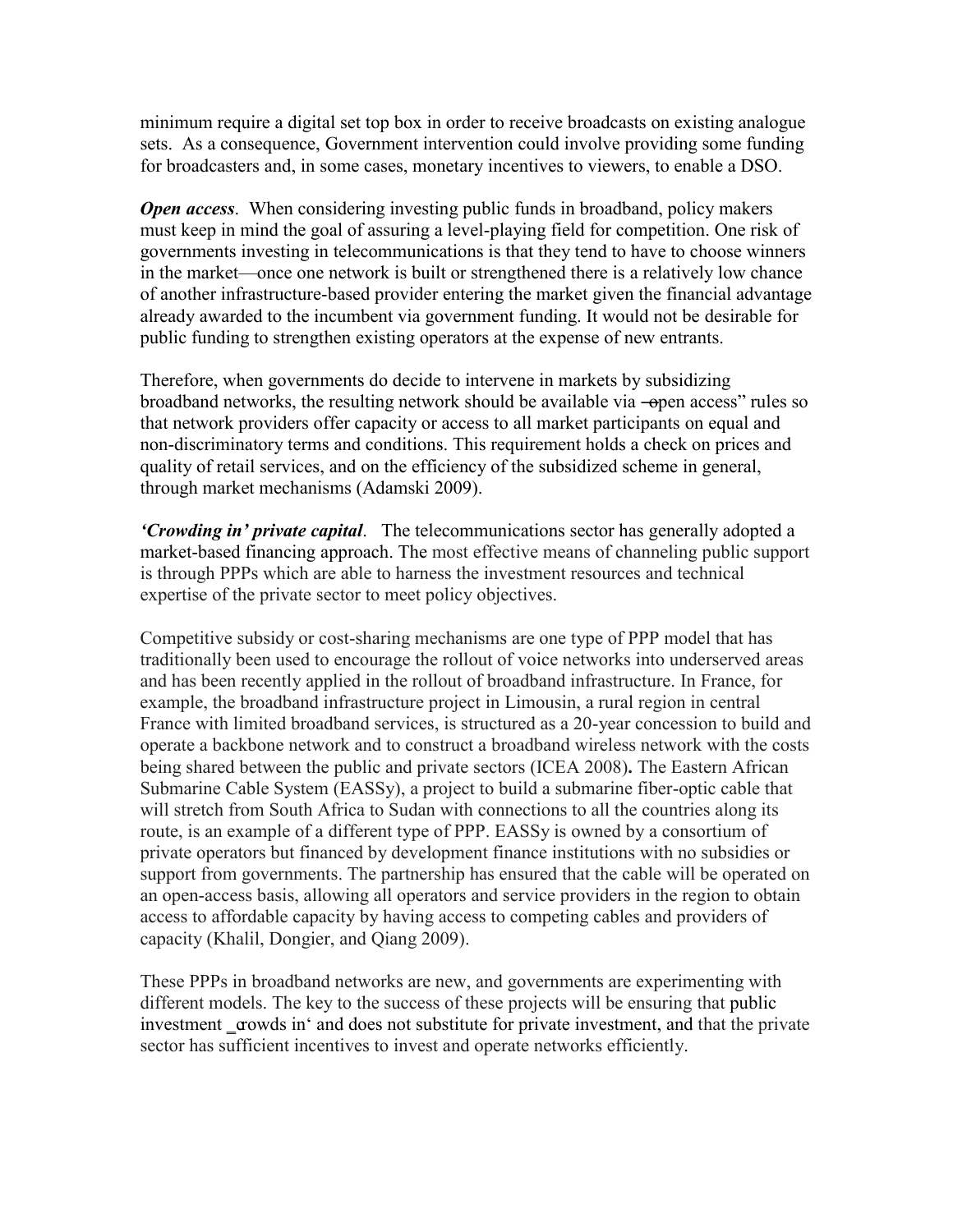*Public investment in passive infrastructure* may be another important area where governments could easily put people to work and build a platform for future economic growth with minimal market distortion. Rather than becoming a network owner, government funding could be used to install passive infrastructure (poles, conduit, etc) representing the highest-cost portion of new network investment, often cited as close to 80 percent of total cost (Gauthey 2006)—which can then be used by various operators. Installation of passive infrastructure is highly labor-intensive and can start quickly, thus having a fast and large stimulus impact on the economy. Maintenance of the passive infrastructure could be written into the contracts of any operators using it. In addition, government investment in passive infrastructure may be more efficient than private sector because governments have access to all necessary rights-of-way.

*Rural strategy*. Many of the developed countries set universal service targets for broadband access to reach all or most of the households. But in developing countries, investments which bring high-speed backbone networks to rural communities may be more efficient than projects that pay for last-mile connections to homes. Policy makers may choose to invest in high-capacity backbone infrastructure to rural and remote areas and leave the last-mile connectivity to the private sector as a way to extend affordable, high-bandwidth connections to the largest number of inhabitants in these areas as possible. Public investment could be used to target spending on high-speed open-access networks providing connectivity to rural schools, hospitals and other public institutions as anchor points for high-speed connections in the community. Private ISPs could then interconnect at these points and distribute access directly to users on their own facilities and services (OECD 2009).

*Demand stimulation.* While addressing supply, public policies and investment for demand stimulation to facilitate broadband adoption are essential to the robust development of broadband infrastructure in the long run. The provision of information and services online by the government itself (i.e. e-government) can demonstrate the effects of online delivery and interaction and provide businesses and citizens incentives for the adoption of ICT. Other measures range from increasing access to broadband services at public points such as schools and libraries (see preceding paragraph), creating local content, providing support to ICT enterprises particularly SMEs to develop useful applications to be carried on broadband networks, to improving the confidence in users' trust in online services such as developing e-security policies and programs.

Demand stimulation programs for broadband were implemented as part of the stimulus plan to create jobs and boost economy in the Republic of Korea during the financial crisis in 1998 and the subsequent economic slowdown. The government set up the Internet Education to Ten Million People Project, aimed at providing IT literacy training for all citizens. In addition, the government vigorously promoted e-business incubation and egovernment applications. Such programs raised awareness of the benefits of broadband services and aggregated demand among potential users (Qiang and Rossotto 2009).

Whatever the rationale for public interventions in broadband infrastructure, it is important that schemes and their associated financing consider the relative benefit and cost of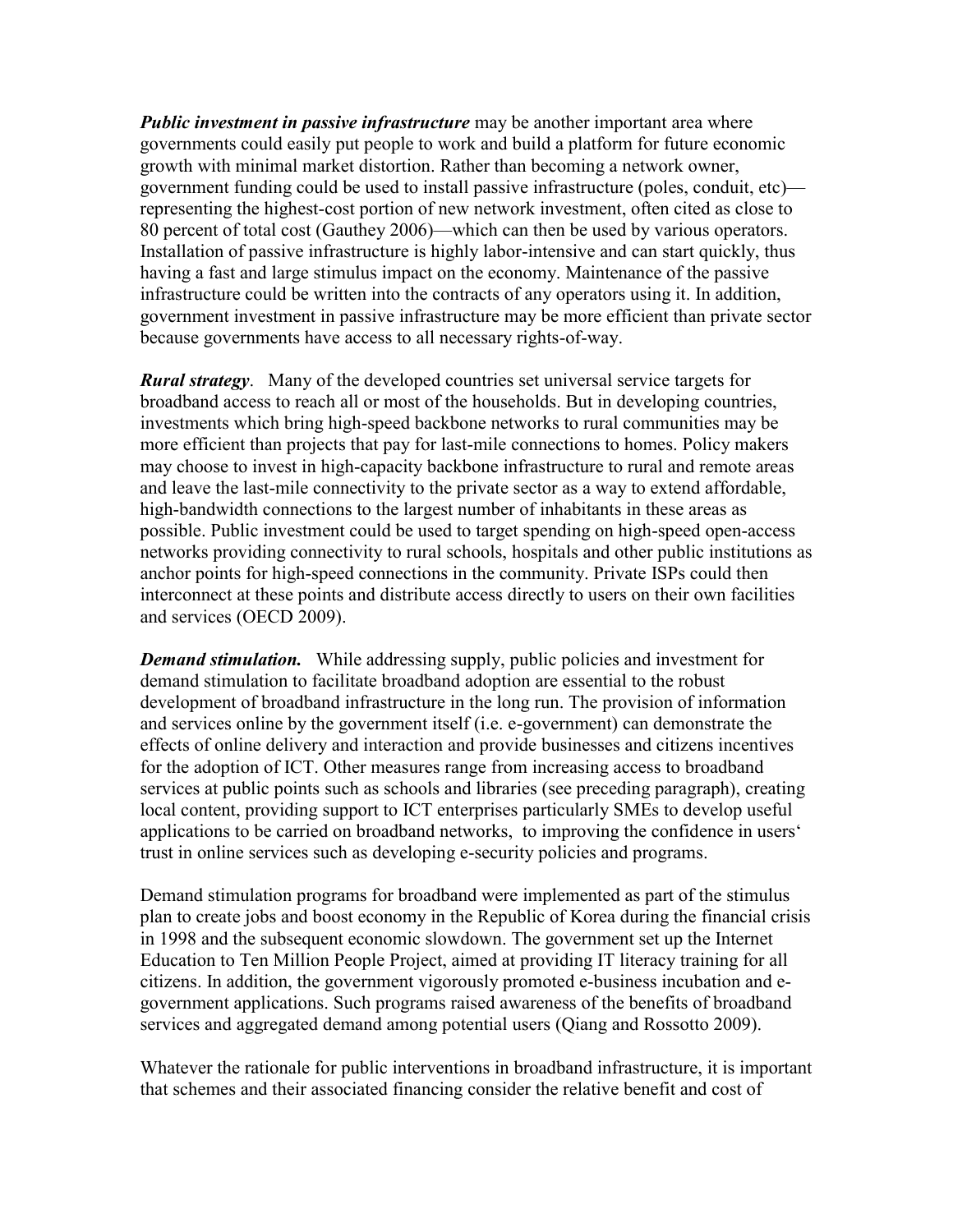intervention. It is also important that the schemes are well-targeted and structured with clearly identified objectives, or they risk distorting competition resulting in bad use of public funds.

# **Conclusions**

There is a clear need for countercyclical fiscal stimulus in both developed and developing countries in response to contraction in global demand. Getting the biggest value for the stimulus packages will be key to limiting the damage caused by the crisis.

Accelerating the implementation of broadband infrastructure may be one option that is open to policymakers in developing countries. Bringing forward future spending to a time when labor market conditions are particularly weak can help preserve jobs and head off a potential burden on social safety nets. Spending initiatives on next-generation telecommunications networks, particularly if they can be implemented quickly, are also consistent with enhancing longer-run growth and development.

However, with virtually all countries expected to be affected by the crisis, many developing countries are not in a position to expand their fiscal deficit to undertake significant countercyclical spending (World Bank 2009). Uncertainty about the length of the crisis, and the difficulty in obtaining longer-term financing commitments in current market conditions, suggest that some countries may require additional external support to finance increased spending.

The World Bank is establishing a Vulnerability Financing Facility to streamline its support to protect the poor and vulnerable during global and systemic shocks. One of the three priorities for this fund is investment in infrastructure that creates jobs while building a foundation for productivity and growth. A three-year Infrastructure Recovery and Assets (INFRA) Platform is being launched to increase support for infrastructure projects to \$15 billion a year over the next three years, in coordination with the IFC Infrastructure Crisis Facility. The scope of the platform includes stabilizing existing infrastructure assets, supporting public-private partnerships that will create jobs while improving the delivery of basic services, providing advice to governments launching growth and job enhancement programs, as well as new infrastructure projects (World Bank 2009).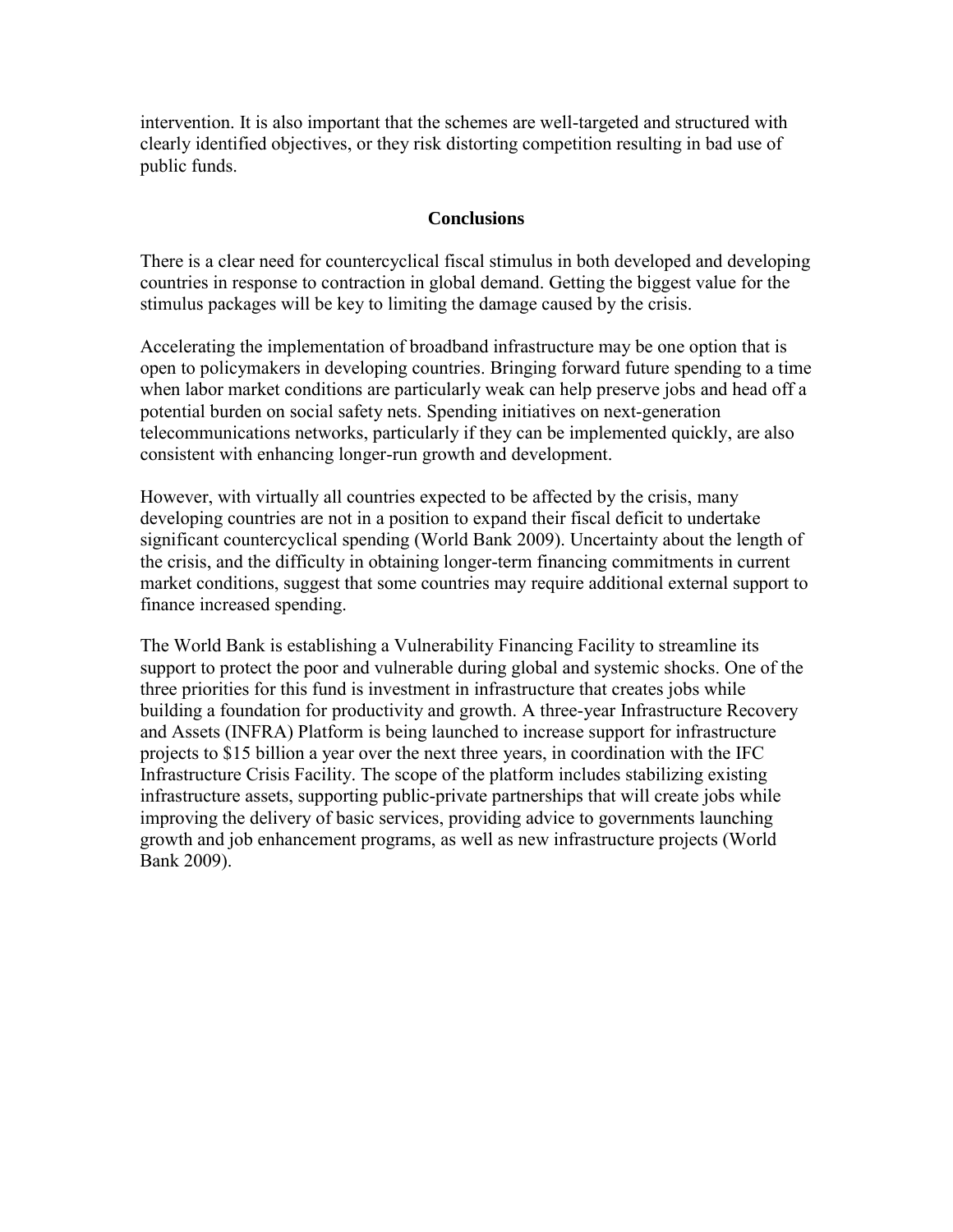#### **References**

- Adamski, Dariusz. 2009. ―Broadband Stimulus Policy in Europe and the US: A Comparative Review". [http://www.nyls.edu/user\\_files/1/3/4/30/84/187/Broadband%20Stimulus%20Polic](http://www.nyls.edu/user_files/1/3/4/30/84/187/Broadband%20Stimulus%20Policy%20in%20Europe%20and%20the%20US%20-%20A%20Comparative%20Review.pdf) [y%20in%20Europe%20and%20the%20US%20-](http://www.nyls.edu/user_files/1/3/4/30/84/187/Broadband%20Stimulus%20Policy%20in%20Europe%20and%20the%20US%20-%20A%20Comparative%20Review.pdf) [%20A%20Comparative%20Review.pdf](http://www.nyls.edu/user_files/1/3/4/30/84/187/Broadband%20Stimulus%20Policy%20in%20Europe%20and%20the%20US%20-%20A%20Comparative%20Review.pdf)
- Atkinson, R., D. Castro and S. Ezell. 2009. *The Digital Road to Recovery: A Stimulus Plan to Create Jobs, Boost Productivity and Revitalize America.* Report by the Information Technology and Innovation Foundation, 7 January 2009. [http://www.itif.org](http://www.itif.org/)
- Communications Workers of America. 2008. ―Proposals to Stimulate Broadband Investment." Letter to the House Speaker and Senate Majority Leader, 9 December 2008.
- Daily Yonder. 2009. Britain Makes Commitment to Universal Broadband by 2012." [http://www.dailyyonder.com/britain-makes-commitment-universal-broadband-](http://www.dailyyonder.com/britain-makes-commitment-universal-broadband-2012/2009/02/02/1893)[2012/2009/02/02/1893](http://www.dailyyonder.com/britain-makes-commitment-universal-broadband-2012/2009/02/02/1893)
- Datta, Anusua and Sumit Agarwal. 2004. Trecommunications and Economic Growth: a Panel Data Approach." *Applied Economics* 36 (15): 1649-1654.
- Gauthey, Gabrielle. 2006. <del>– F</del>ibre, a Real Breakthrough." *La Lettre del'Autorité* 53. l'Autorité de Régulation des Communications Electroniques et des Postes, Paris.
- Hardy, Andrew. 1980. The Role of the Telephone in Economic Development." *Telecommunications Policy* 4 (4): 278-286.
- Institute of International Finance. 2009. *Capital Flows to Emerging Market Economies*, January 27, 2009.
- *International Herald Tribune.* 2009. Expanding Broadband to Bail Out Economies." February 25. [http://www.nytimes.com/2009/02/25/technology/25iht](http://www.nytimes.com/2009/02/25/technology/25iht-broadband.4.20433456.html?scp=1&sq=Expanding%20Broadband%20to%20Bail%20Out%20Economies&st=cse)[broadband.4.20433456.html?scp=1&sq=Expanding%20Broadband%20to%20Bai](http://www.nytimes.com/2009/02/25/technology/25iht-broadband.4.20433456.html?scp=1&sq=Expanding%20Broadband%20to%20Bail%20Out%20Economies&st=cse) [l%20Out%20Economies&st=cse](http://www.nytimes.com/2009/02/25/technology/25iht-broadband.4.20433456.html?scp=1&sq=Expanding%20Broadband%20to%20Bail%20Out%20Economies&st=cse)
- Kahlil, Mohsen, Philippe Dongier and Christine Zhen-Wei Qiang. 2009. Overview" In *Information and Communications for Development 2009: Extending Reach and Increasing Impact*, 3–17. Washington, DC: World Bank.
- Madden, Gary and Scott Savage. 1998. Central and Eastern Europe Telecommunications Investment and Economic Growth.‖ *Information Economics and Policy* Vol. 10: 73-195.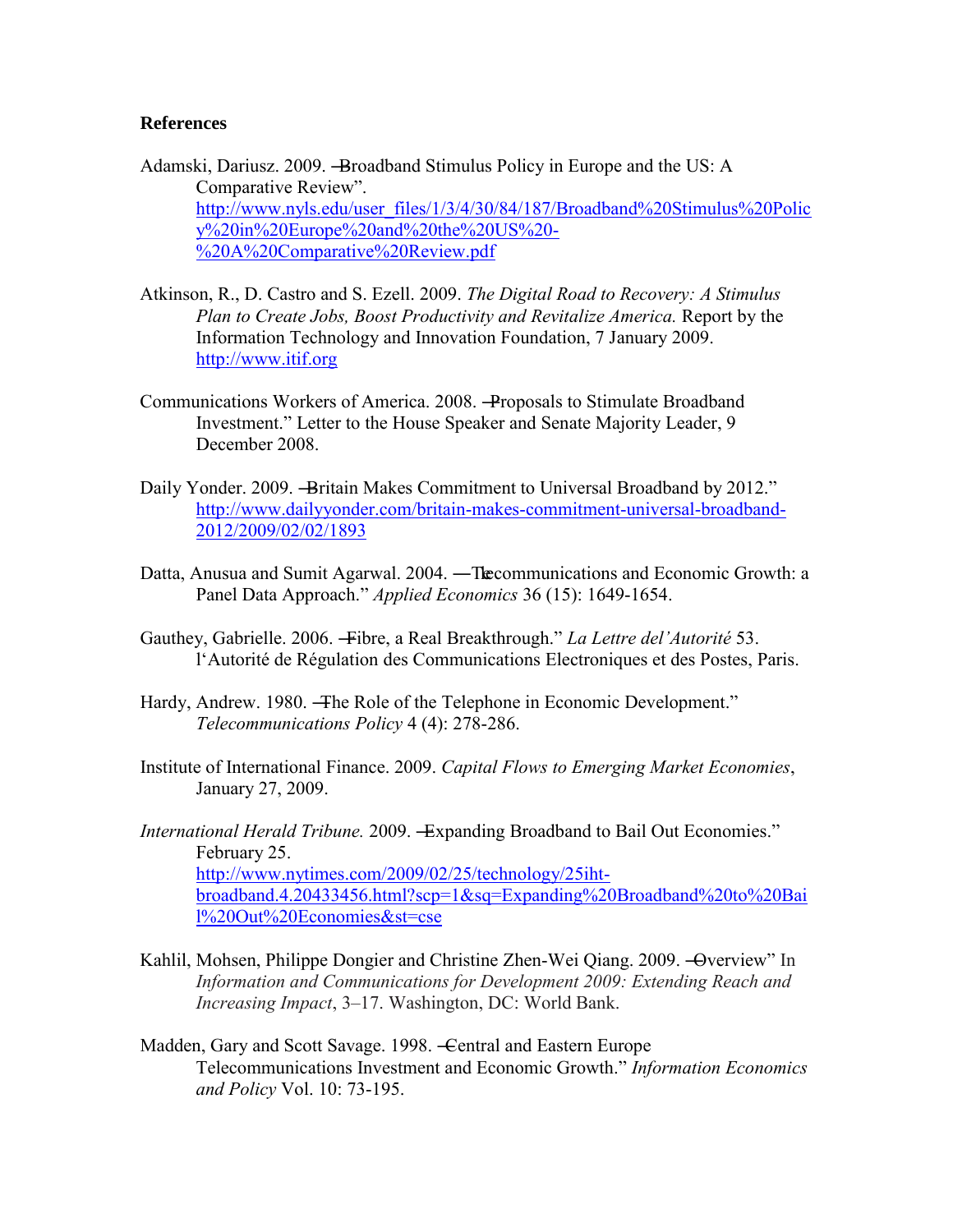- OECD (Organization for Economic Co-operation and Development). 2009. ―The Role of Communication Infrastructure Investment in Economic Recovery." DSTI/ICCP/CISP(2009)1. Paris: OECD.
- Oiang, Christine Zhen-Wei. 2009. Tecommunications and Economic Growth." Unpublished paper, World Bank, Washington, DC.
- Qiang, Christine Zhen-Wei, and Carlo M. Rossotto. 2009. Economic Impacts of Broadband." In *Information and Communications for Development 2009: Extending Reach and Increasing Impact*, 35–50.Washington, DC:World Bank.
- Röller, Lars-Hendrik, and Leonard Waverman. 2001. ―Telecommunications Infrastructure and Economic Development: A Simultaneous Approach." *American Economic Review* 91 (4): 909–23.
- Savage, Scott. 2000. Felecommunications and Economic Growth." *International Journal of Social Economics* 27 (78910): 893-906.
- World Bank. 2009. Swimming against the Tide: How Developing Countries are Coping with the Financial Crisis." Background paper prepared for the G20 Finance Ministers and Central Governors Meeting, Horsham, United Kingdom on March 13-14, 2009. <http://www.un.org/ga/president/63/PDFs/WorldBankreport.pdf>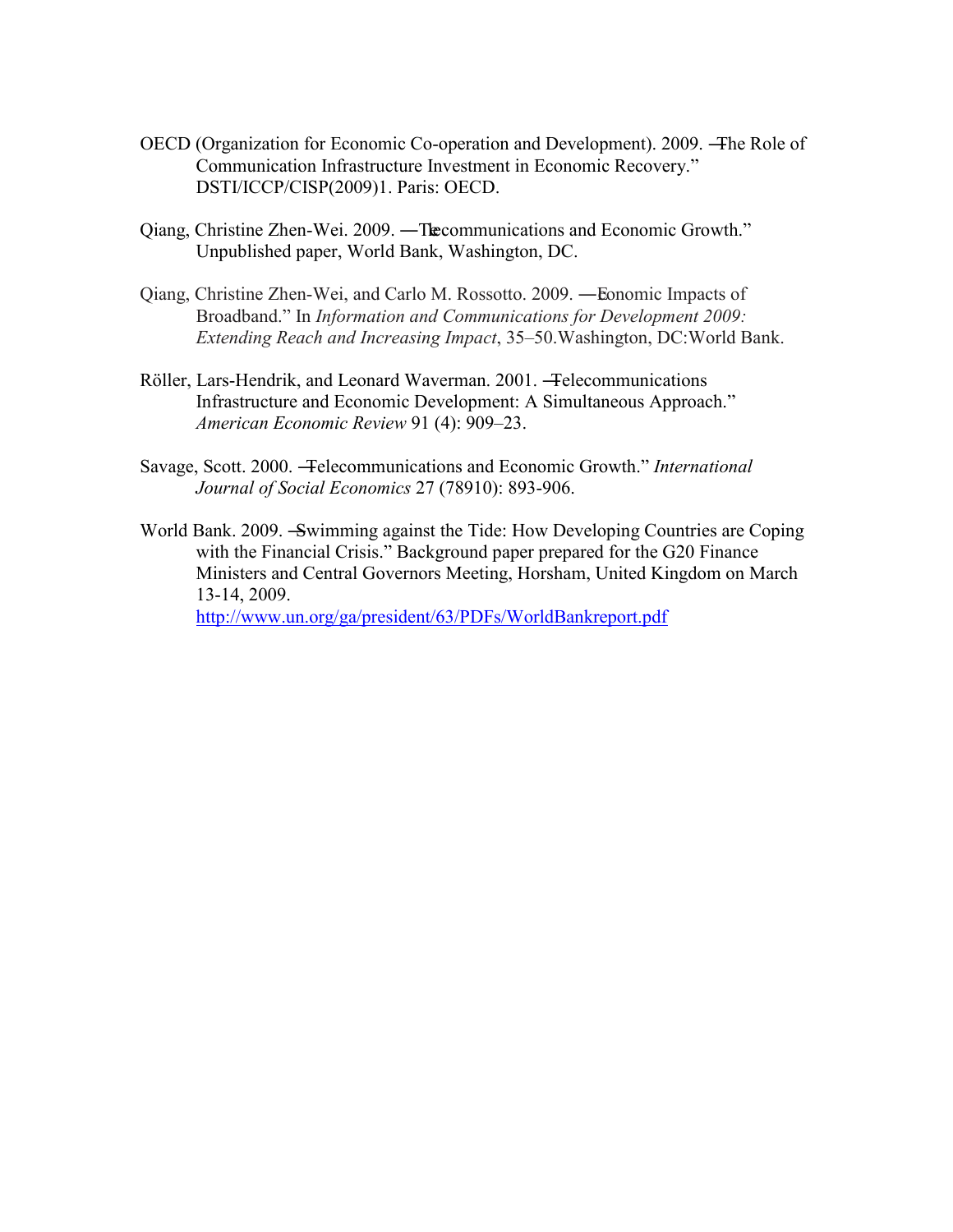# **Annex. Selected Broadband Initiatives Worldwide as at April 2009**

Prepared by Siou Chew Kuek with inputs from Siddhartha Raja, Kaoru Kimura and Jannina Flores Ramirez

| Country        | <b>Background and Goals</b>                                                                                                                                                                                                                                                                                                                                                                                                                                                                                                                                                                                                                                                                                                                                                                                                                                                                                                                                                                            | <b>Scope and Financing Approach</b>                                                                                                                                                                                                                                                                                                                                                                                                                                                                                                                                                                                                                                                                                                                                                                                                                                                                                                                                                                                                                                                                                                                             | <b>Amount</b>                                                                                                                         |
|----------------|--------------------------------------------------------------------------------------------------------------------------------------------------------------------------------------------------------------------------------------------------------------------------------------------------------------------------------------------------------------------------------------------------------------------------------------------------------------------------------------------------------------------------------------------------------------------------------------------------------------------------------------------------------------------------------------------------------------------------------------------------------------------------------------------------------------------------------------------------------------------------------------------------------------------------------------------------------------------------------------------------------|-----------------------------------------------------------------------------------------------------------------------------------------------------------------------------------------------------------------------------------------------------------------------------------------------------------------------------------------------------------------------------------------------------------------------------------------------------------------------------------------------------------------------------------------------------------------------------------------------------------------------------------------------------------------------------------------------------------------------------------------------------------------------------------------------------------------------------------------------------------------------------------------------------------------------------------------------------------------------------------------------------------------------------------------------------------------------------------------------------------------------------------------------------------------|---------------------------------------------------------------------------------------------------------------------------------------|
| Australia      | The government announced in April 2009 plans for a<br>national broadband network to make Australia one of the<br>world's most wired countries. Broadband is seen as<br>essential to boosting long-term economic growth in<br>Australia and increasing the country's productivity and<br>competitiveness. This plan is subject to approval by the<br>country's Upper House <sup>1</sup> , and would be the country's<br>biggest infrastructure project <sup>2</sup> .                                                                                                                                                                                                                                                                                                                                                                                                                                                                                                                                   | To deliver broadband at speed of 100 megabits per second (Mbps)<br>to 90 percent of Australian homes, schools and businesses through<br>fiber-optic cables connected directly to buildings. The other 10<br>percent of people would get a wireless upgrade.<br>A yet-to-be named company would build the network, funded by<br>government money with private companies invited to invest and<br>provide technical expertise and resources. Private sector ownership<br>would be capped at 49 percent. The network is estimated to cost up<br>to AU\$42 billion (\$30 billion) to build over eight years beginning<br>next year. The government will start with an AU\$4.7 billion (\$3.4)<br>billion) initial investment, with the rest to come from private<br>companies and the issuing of government bonds. The government<br>would sell its stake in the company five years after the network is<br>completed if conditions allow <sup>3</sup> .                                                                                                                                                                                                            | AU\$42 billion<br>$(\sim USS30$<br>billion) with<br>government<br>initial<br>investment of<br>AU\$4.7<br>billion $(\$3.4$<br>billion) |
| <b>Britain</b> | Part of a wider Digital Britain initiative outlined in<br>January 2009 for stimulating the economy <sup>4</sup> . The<br>government sees digital networks as the -backbone of our<br>economy in the decades ahead. <sup>5</sup> The goal of the initiative<br>is to accelerate growth and cement the UK's position as a<br>world leader in the knowledge and learning economy <sup>6</sup> .<br>Relevant objectives include:<br>Upgrading and modernizing digital networks (wired,<br>٠<br>wireless and broadcast) so that Britain has an enabling<br>infrastructure to remain globally competitive in the<br>digital world;<br>• Fairness and access for all: universal availability<br>coupled with the skills and digital literacy to enable<br>near-universal participation in the digital economy and<br>digital society; and<br>Developing the infrastructure, skills and take-up to<br>٠<br>enable the widespread online delivery of public<br>services and business interface with Government. | The scope of broadband-related Digital Britain initiative includes:<br>• Next Generation Networks. A strategy group will be formed to<br>assess the case for how far market-led investment will take UK<br>in terms of roll-out and likely take-up; and whether any<br>contingency measures are necessary.<br>Universal access to broadband. The government is developing<br>plans for a digital Universal Service Commitment to become<br>effective by 2012, delivered by a mixture of wired and wireless<br>means. Subject to further assessment of the costs and benefits,<br>the government will set out their plans for the level of service<br>which they believe should be universal and include speed<br>options up to 2Mbps <sup>7</sup> .<br>The financing approach is by promoting investments and<br>encouraging market competition. Ofcom, the regulator for the UK<br>communications industries, has set up five supporting elements:<br>pricing freedom, risk reflective of return, efficient networks,<br>wholesale access for all, and encouragement of future competition.<br>This will only be the first phase of the development, and Ofcom | Conducting<br>assessment of<br>whether<br>government<br>funding/<br>support would<br>be required.                                     |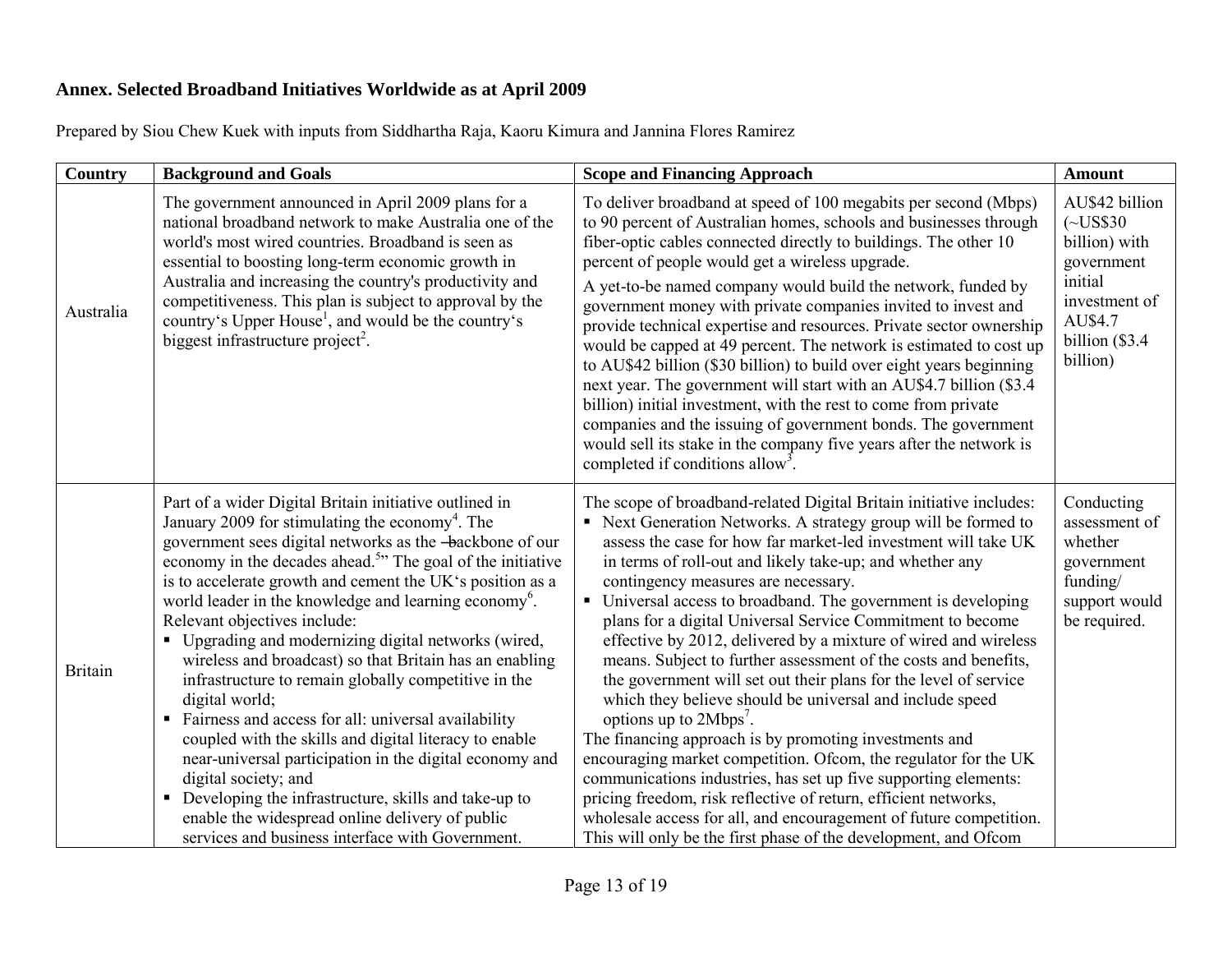|                   |                                                                                                                                                                                                                                                                                                                                                                                                                                                                                                                                                                                                                                                                                                                                                                                                              | will work with all stakeholders to understand whether there is need<br>for further action to bring the benefits of broadband to a wider<br>group of UK consumers, citizens and businesses <sup>8</sup> .                                                                                                                                                                                                                                                                                                                                                                                                                                                                                                                                                                                   |                                                                                                                                                              |
|-------------------|--------------------------------------------------------------------------------------------------------------------------------------------------------------------------------------------------------------------------------------------------------------------------------------------------------------------------------------------------------------------------------------------------------------------------------------------------------------------------------------------------------------------------------------------------------------------------------------------------------------------------------------------------------------------------------------------------------------------------------------------------------------------------------------------------------------|--------------------------------------------------------------------------------------------------------------------------------------------------------------------------------------------------------------------------------------------------------------------------------------------------------------------------------------------------------------------------------------------------------------------------------------------------------------------------------------------------------------------------------------------------------------------------------------------------------------------------------------------------------------------------------------------------------------------------------------------------------------------------------------------|--------------------------------------------------------------------------------------------------------------------------------------------------------------|
| Canada            | Canada's 2009 budget announced in January accelerates<br>and expands recent federal investments in infrastructure<br>with almost \$12 billion in new infrastructure stimulus<br>funding over two years. The goal of the broadband<br>component is to close the remaining broadband access<br>gaps, even though the country is one of the most<br>connected nations in the world <sup>9</sup> .                                                                                                                                                                                                                                                                                                                                                                                                               | The scope of the 3 year plan <sup>10</sup> is to extend broadband coverage to<br>all currently unserved communities beginning in $2009-10^{11}$ , and<br>the financing approach is by encouraging the private sector to<br>develop rural broadband infrastructure. Industry Canada provided<br>funding to develop and implement a 3-year strategy for this<br>purpose.                                                                                                                                                                                                                                                                                                                                                                                                                     | Estimated<br>CA\$225<br>million<br>$(\sim USS181$<br>million)                                                                                                |
| European<br>Union | In November 2008, as part of its European economic<br>recovery plan, the European Commission proposed the<br>mobilization of an additional $\epsilon$ 5 billion of unspent money<br>from the EU budget for investment in energy and<br>broadband projects in 2009 and 2010. The goal was to<br>speed up necessary investment, cushion the blow of the<br>economic downturn on the construction sector and<br>enhance the EU's longer term sustainable growth potential<br>through a targeted stimulus into the EU economy. To this<br>end, the extension and upgrading of high-speed internet<br>infrastructure is an imperative because it has direct<br>economic and social implications, especially for rural<br>areas as they face additional difficulties in linking up to<br>broadband <sup>12</sup> . | To develop broadband networks for achieving full 100% high-<br>speed internet coverage by 2010, including the extension and<br>upgrading of high-speed internet in rural communities. Funding<br>will be targeted via the existing EU's Rural Development Fund to<br>cover the "white spots" on Europe's broadband map (30% of the<br>population in rural areas who do not have broadband access,<br>mostly in Eastern & Southern parts of the $EU$ <sup>13</sup> .                                                                                                                                                                                                                                                                                                                        | €1 billion<br>$(\sim USS1.3$<br>billion)<br>earmarked for<br>actions aimed<br>at overcoming<br>the<br>-bradband<br>gap" between<br>urban and<br>rural areas. |
| Finland           | The government is strongly committed to developing an<br>information society, and wants to promote productivity<br>and efficiency. It sees high-speed internet access as<br>essential infrastructure that will allow the country to take<br>a global edge in competitiveness and productivity. The<br>broadband strategy announced in September 2008 aims to<br>boost national economic productivity $14$ .                                                                                                                                                                                                                                                                                                                                                                                                  | To provide ultrafast broadband to every household in Finland,<br>including those in rural areas, with download speeds of at least one<br>megabit per second by 2010, with a ramp-up to 100 megabits by<br>2016, the Finnish government would foot one-third of the cost of<br>building a fiber-optic cable network in areas that are underserved<br>by commercial internet service providers. Hence the government<br>contribution from 2009 - 2015 <sup>15</sup> will make up about $\epsilon$ 67 million<br>(\$88 million) out of the total 200-million-euro (\$265 million)<br>budget for the project. Telecommunications companies, regional<br>governments and financial support from the European Union are<br>expected to make up the remaining cost of the project <sup>16</sup> . | Total €200<br>million<br>$(\sim USS265$<br>million) of<br>which about<br>€67 million<br>$(\sim USS 88)$<br>million is from<br>the<br>government              |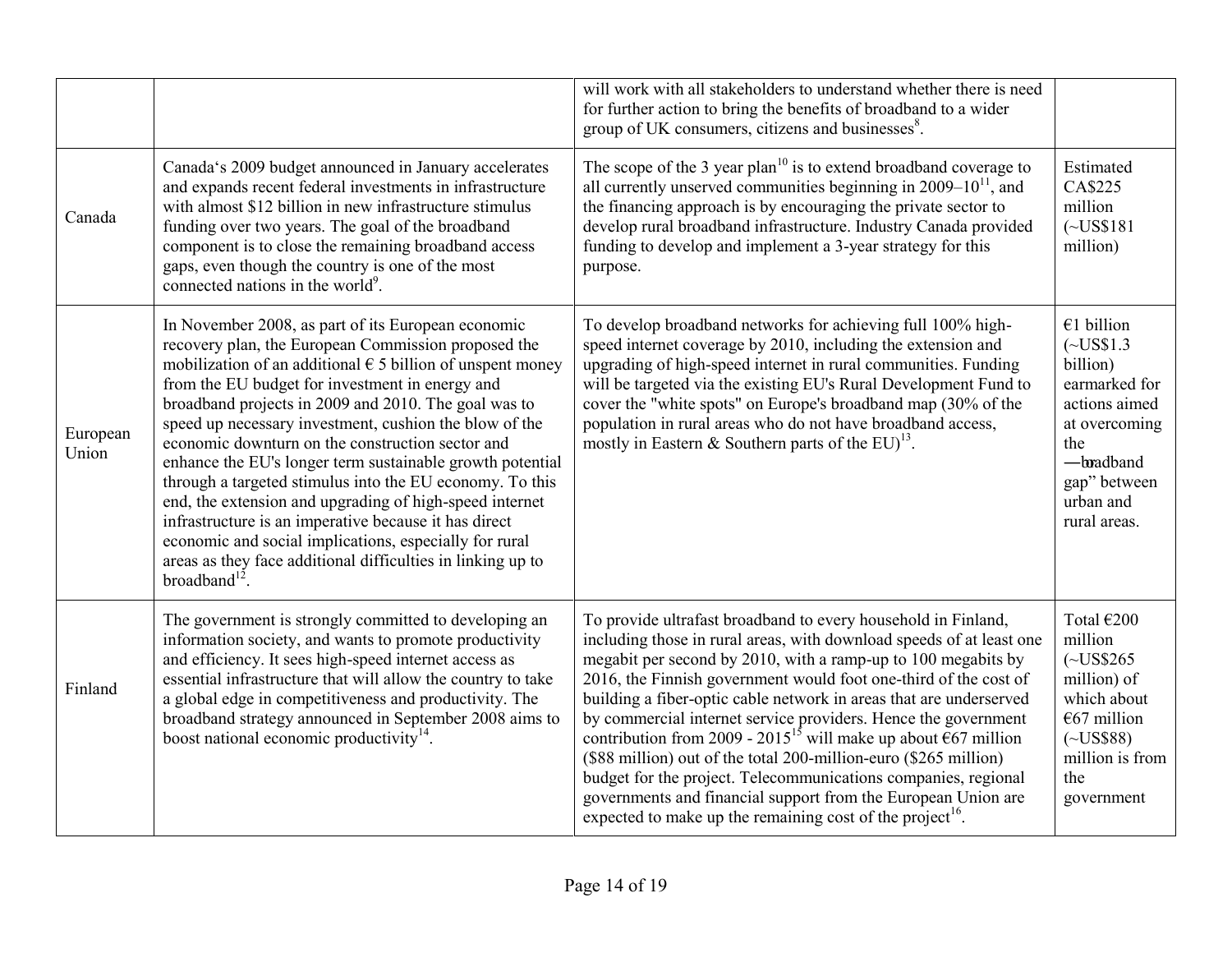| France  | Digital France 2012 was first mooted by President<br>Sarkozy in March 2008, which sees the digital economy<br>as the main factor in increased competitiveness. A<br>primary objective of the plan is to provide universal<br>access within France to high-speed broadband, currently<br>at 54%, by the end of 2012 because -Each French<br>citizen, wherever he lives, will have a right to high<br>speed access," <sup>17</sup> , and the government has subsequently<br>announced that it would like to see blanket broadband<br>coverage available two years earlier than it had first<br>proposed $^{18}$ . | The scope is to provide ultra broadband networks, and to connect 4<br>million households through FTTH access by $2012^{19}$ . In addition, it<br>includes the provision of universal access to broadband Internet at<br>affordable prices throughout France before the end of 2010 <sup>20</sup> . The<br>government has unveiled action plans in October 2008 <sup>21</sup> to drive<br>investments by the private sector. In addition, it has allocated the<br>sub-band 790-862 MHz freed by the switch to Digital TV (the digital<br>dividend) to new high speed mobile services on the Internet, which<br>will reach rural communities that can not be served economically by<br>fixed-line broadband networks <sup>22</sup> .                                                                                                                                                                                    | Total<br>investments<br>expected to be<br>€10 billion<br>$(\sim USS13$<br>billion) for the<br>next ten<br>years <sup>23</sup> |
|---------|-----------------------------------------------------------------------------------------------------------------------------------------------------------------------------------------------------------------------------------------------------------------------------------------------------------------------------------------------------------------------------------------------------------------------------------------------------------------------------------------------------------------------------------------------------------------------------------------------------------------|-----------------------------------------------------------------------------------------------------------------------------------------------------------------------------------------------------------------------------------------------------------------------------------------------------------------------------------------------------------------------------------------------------------------------------------------------------------------------------------------------------------------------------------------------------------------------------------------------------------------------------------------------------------------------------------------------------------------------------------------------------------------------------------------------------------------------------------------------------------------------------------------------------------------------|-------------------------------------------------------------------------------------------------------------------------------|
| Germany | Chancellor Merkel announced at the 3rd Summit on ICT<br>in November 2008 that the country would broaden<br>access to broadband Internet into more remote rural<br>areas because "China and emerging countries develop<br>their road networks. Similarly, we must develop our<br>broadband networks". Broadband digital networks are<br>seen as key to the growth of European industrial<br>societies and the government's ambition is to ensure<br>that not one inch of the territory, even rural, is denied of<br>access to broadband Internet <sup>24</sup> .                                                 | The first phase of the strategy is for all homes in Germany to have<br>broadband access at1 Mbps by the end of 2010 <sup>25</sup> . The second phase<br>is to bring broadband access at 50 Mbps or above to 75% of the<br>households by 2014. The government had also earlier hinted to<br>include a third phase—to cover all households by 100 Mbps by end-<br>2018—yet this has been dropped from the final version.<br>The financing is based on a market-driven approach which uses a<br>large portion of the digital dividend from frequency liberalization<br>and self-incentivized partnerships to achieve the first-phase target.<br>The government will focus on four areas: speeding up digital<br>dividend auctions; push operators to seek synergy via joint<br>infrastructure deployments; ensure growth-and innovation-oriented<br>regulation, and give the necessary financial support <sup>26</sup> . | Total<br>investments,<br>estimated at<br>€50 billion<br>(US\$67<br>billion)                                                   |
| Ireland | While Ireland has over 1.2 million subscribers to<br>broadband, approximately a third of the country and 10<br>percent of the population are without coverage. Hence,<br>the goal of the January 2009 plan is to deliver<br>broadband coverage to all of Ireland, and for everyone<br>to have high-speed internet, no matter where they live,<br>by September 2010. The plan is also expected to create<br>170 jobs. $^{27}$                                                                                                                                                                                    | To provide broadband coverage and services to the remaining 33%<br>of the country and 10% of the population who are unserved.<br>Mobile and satellite broadband technologies, instead of fiber, will be<br>used for the plan. Half the area covered will be based on HSDPA<br>with minimum download speeds of 1.2 Mbps <sup>28</sup> , although the use of<br>such mobile technologies has been criticized as insufficient for long<br>term rural development needs <sup>29</sup> . A commercial provider, Hutchison<br>3, has been contracted to build the network and provide the service,<br>and the plan will be funded by the Irish Exchequer with EU co-<br>financing.                                                                                                                                                                                                                                          | $E223$ million<br>$(-USS297$<br>million)                                                                                      |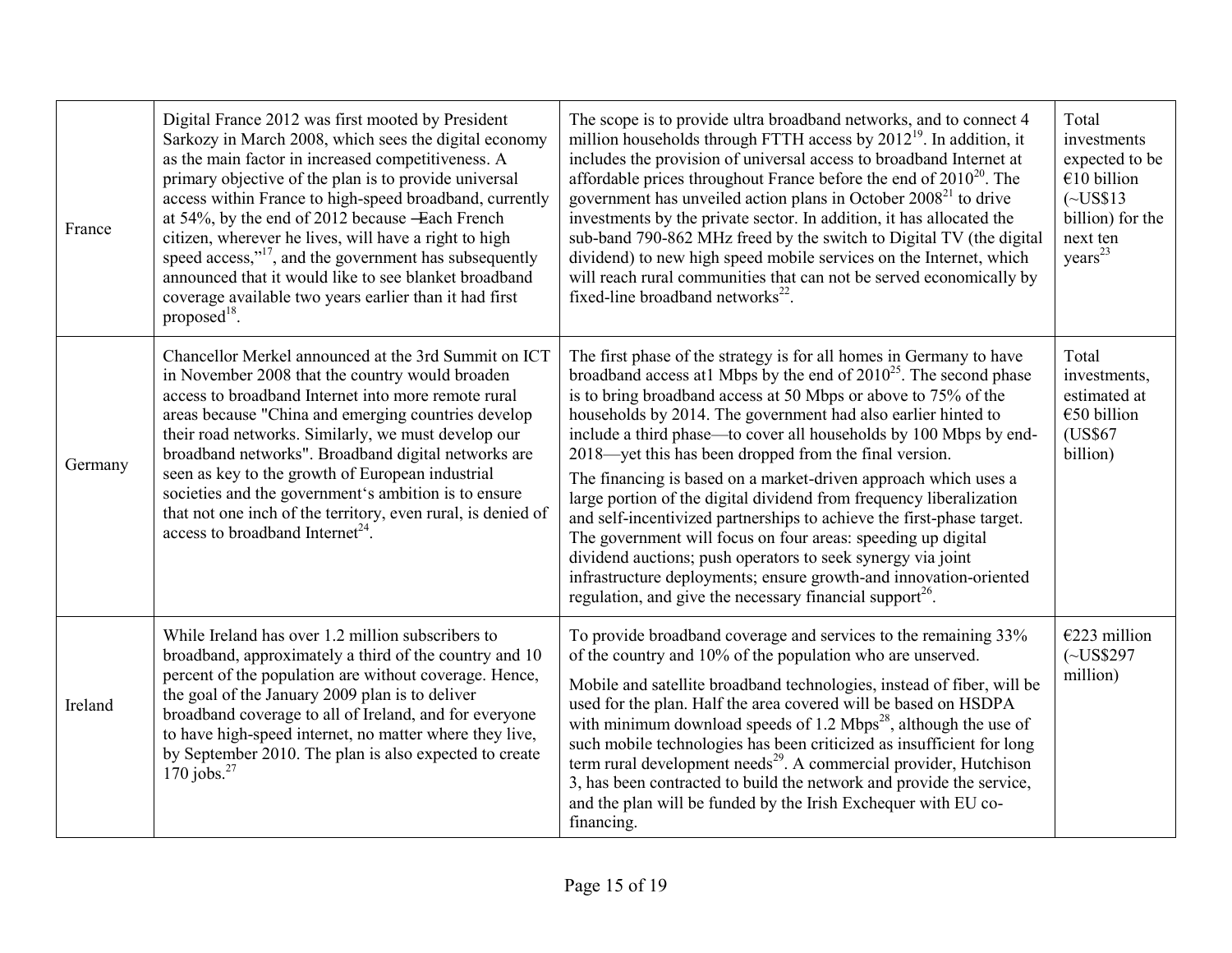| Japan          | Budget plan for FY 2009 and 2010 includes a broadband<br>infrastructure rollout plan for the rural areas, in order to<br>address the digital divide, and to enable broadband access<br>for use by cable TV, telecenters, disaster prevention<br>programs etc <sup>30</sup> .                                                                                                                                                                                                                                                                                                                                                                                                                                                                                                                                                                                                                                                                                                   | The budget is planned for the current fiscal year, and the<br>broadband infrastructure is to be fully funded by the government,<br>with construction by the private sector and contract award based on<br>a competitive bidding process.                                                                                                                                                                                                                                                                                                                                                                                                                                                                                                                                                                                                                                                                                                                 | 371 billion<br>yen (~US\$371<br>million)                                                                                                                    |
|----------------|--------------------------------------------------------------------------------------------------------------------------------------------------------------------------------------------------------------------------------------------------------------------------------------------------------------------------------------------------------------------------------------------------------------------------------------------------------------------------------------------------------------------------------------------------------------------------------------------------------------------------------------------------------------------------------------------------------------------------------------------------------------------------------------------------------------------------------------------------------------------------------------------------------------------------------------------------------------------------------|----------------------------------------------------------------------------------------------------------------------------------------------------------------------------------------------------------------------------------------------------------------------------------------------------------------------------------------------------------------------------------------------------------------------------------------------------------------------------------------------------------------------------------------------------------------------------------------------------------------------------------------------------------------------------------------------------------------------------------------------------------------------------------------------------------------------------------------------------------------------------------------------------------------------------------------------------------|-------------------------------------------------------------------------------------------------------------------------------------------------------------|
| Portugal       | The government announced in January 2009 that the first<br>measure of the country's 2.18 billion euro stimulus plan to<br>combat the economic crisis is to provide a credit line to<br>the private sector for the development of Next Generation<br>Networks (including broadband). NGNs are seen as an<br>- ugent matter", as they will support employment and the<br>boost the competitiveness of the Portuguese economy <sup>31</sup> .                                                                                                                                                                                                                                                                                                                                                                                                                                                                                                                                     | The investment would allow up to 1.5 million homes and<br>businesses to be connected to the new fiber networks and<br>improvements in high-speed internet, television and voice services.<br>The financing approach is to provide a credit line that forms part of<br>an agreement between the government and the operators Portugal<br>Telecom, Zon Multimedia, Sonaecom, and ONI on the roll-out of<br>fiber networks. Although the terms of the credit line have not been<br>disclosed, they are likely to be highly favorable to the operators,<br>and represent a timely cash injection <sup>32</sup> .                                                                                                                                                                                                                                                                                                                                             | $€800$ million<br>$(\sim USS1.1$<br>billion) credit<br>line                                                                                                 |
| Singapore      | The government announced in January 2009 a stimulus<br>plan of SGD20.5 billion (US\$14.5 billion), which is one<br>of the most aggressive stimulus packages in the world as it<br>represents 6% of the country's GDP <sup>33</sup> . The plan will<br>provide additional funding support (SGD183 million) to<br>the Intelligent Nation Masterplan, with includes NGN as a<br>key initiative. With speeds of 1Gbps and beyond, the<br>NGN was originally announced in 2007 with the aim to<br>propel the country to the forefront of broadband<br>development internationally. Citizens and businesses will<br>be able to access a ultra high-speed broadband with more<br>choices and at affordable prices, and be able to use<br>information and communications more extensively to<br>boost productivity and competitiveness. The broadband is<br>expected to be a strategic enabler that will transform the<br>way the country works, live, learn and plays <sup>34</sup> . | For homes and offices nationwide to be connected to Singapore's<br>ultra high-speed and pervasive Next Generation National<br>Broadband Network by 2013; and for 60% of homes and offices to<br>have access to this new, pervasive, all-fiber network in 2 years'<br>$time^{35}$ .<br>The approach involves structural separation of new national<br>broadband network infrastructure from the operating company that<br>will operate its switches and routers <sup>36</sup> . The government has already<br>allocated SGD750 million to OpenNet, the SingTel-led company<br>that will manage the passive infrastructure on the fiber-to-the home<br>network. It has also provided a grant of up to SGD250 million to<br>Nucleus Connect to support the infrastructure deployment, which<br>will have to start offering commercial services by the first half of<br>2010 —ad be ready to fulfill its universal service obligations from<br>$2013^{37}$ . | SGD1 billion<br>$(\sim USS 650$<br>million) plus<br>part of<br><b>SGD183</b><br>million<br>funding for<br>Intelligent<br>Nation<br>Masterplan <sup>38</sup> |
| South<br>Korea | The plan announced in February 2009 aims to help Korea<br>strengthen its position as one of the world's leading IT<br>countries by increasing broadband speeds 10-fold by<br>2012. It will improve the nation's overall IT infrastructure                                                                                                                                                                                                                                                                                                                                                                                                                                                                                                                                                                                                                                                                                                                                      | The plan aims for high-speed Internet services to be upgraded to 1<br>Gbps by 2012, and for wireless broadband services to be upgraded<br>to 10 Mbps. Existing communications networks will also be<br>enhanced to Internet protocol (IP)-based systems. With IP-based                                                                                                                                                                                                                                                                                                                                                                                                                                                                                                                                                                                                                                                                                   | Total of 34.1<br>trillion won<br>$(\sim USS24.6$<br>billion) of                                                                                             |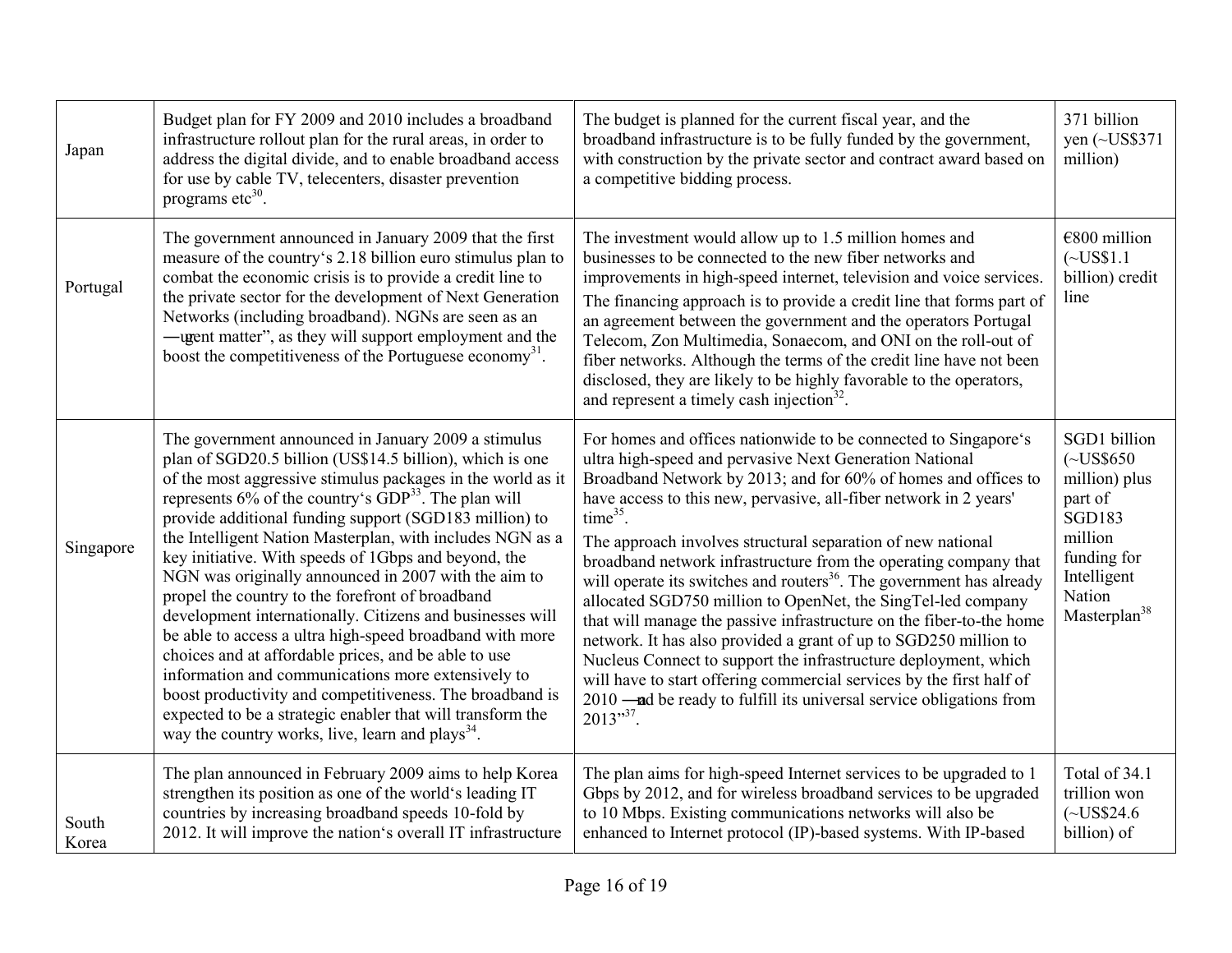|                         | in order to cater to the public's diverse IT needs, bring<br>innovation to the public's digital lives, and is expected to<br>create $120,000$ jobs <sup>39</sup> .                                                                                                                                                                                                                                                                                                                                                                                                                                                                                                                                                                                                                    | networks, landline phones will be automatically converted to<br>voice-over-Internet protocol, or Internet telephony. The central<br>government will put up 1.3 trillion won, with the remainder<br>coming from private telecom operators <sup>40</sup> by promoting the<br>homegrown WiBro standard as a way to boost speeds, and by<br>reallocating spectrum in the 800 MHz and 900 MHz bands with<br>preference given to new operators and latecomers to the market.                                                                                                                                                                                                                                                                                                                                                                                                                                                                                                                                                                                                                                                    | which the<br>central<br>government is<br>putting 1.3<br>trillion won.                                                                             |
|-------------------------|---------------------------------------------------------------------------------------------------------------------------------------------------------------------------------------------------------------------------------------------------------------------------------------------------------------------------------------------------------------------------------------------------------------------------------------------------------------------------------------------------------------------------------------------------------------------------------------------------------------------------------------------------------------------------------------------------------------------------------------------------------------------------------------|---------------------------------------------------------------------------------------------------------------------------------------------------------------------------------------------------------------------------------------------------------------------------------------------------------------------------------------------------------------------------------------------------------------------------------------------------------------------------------------------------------------------------------------------------------------------------------------------------------------------------------------------------------------------------------------------------------------------------------------------------------------------------------------------------------------------------------------------------------------------------------------------------------------------------------------------------------------------------------------------------------------------------------------------------------------------------------------------------------------------------|---------------------------------------------------------------------------------------------------------------------------------------------------|
| Spain                   | The Spanish government introduced Plane E in 2008 to<br>boost the economy and employment. This plan represents<br>the country's most powerful stimulus to economic activity<br>in the past decades <sup>41</sup> and includes broadband development<br>through providing financing support for the existing Plan<br>Avanza. Spain is already the EU leader in broadband -<br>around 95% of Internet access is broadband <sup>42</sup> , and 19.5%<br>of the population use mobile broadband. Phase 2 of Plan<br>Avanza (submitted to the cabinet on January 30, 2009)<br>seeks to further develop the information and knowledge<br>society, with broadband development as one of the key<br>$goals43$ .                                                                               | Phase 2 of Plan Avanza promotes greater speed and reach of<br>broadband to rural and isolated areas. This is done by focusing on<br>centers with dispersed populations and extending the reach of trunk<br>fiber-optics networks <sup>44</sup> . The approach is for the government to<br>stimulate the deployment of broad-band infrastructures <sup>45</sup> , and<br>increase demand for broadband by promotional activities to<br>citizens and businesses. There is a budget for overall infrastructure<br>development, which includes broadband, but actual budget<br>depends on the additional funding from the European Fund for<br>Regional Development (ERDF) <sup>46</sup> .                                                                                                                                                                                                                                                                                                                                                                                                                                    | Overall $€89$<br>million<br>$(\sim USS118$<br>million) for<br>infrastructure<br>measures,<br>actual budget<br>subject to<br>further<br>$ERDF47$ . |
| United<br><b>States</b> | On February 17, 2009, U.S. President Obama signed the<br>American Recovery and Reinvestment Act. The \$789<br>billion package aims to create or save 3.5 million jobs<br>over the next two years, over 90% in private sector. Of<br>this investment, \$7.2 billion has been allocated for<br>providing and extending broadband services in rural,<br>suburban and urban areas. This is expected to create<br>$10,000$ additional jobs <sup>48</sup> , and better access to broadband<br>can -enrich democratic discourse, enhance competition,<br>provide economic growth, and bring significant consumer<br>benefits. Moreover, improving our infrastructure will<br>foster competitive markets for Internet access and services<br>that ride on that infrastructure <sup>49</sup> . | The scope is as follows:<br>Rural Utilities Service (\$2.5 billion): provide broadband service<br>to unserved areas, improved service to underserved areas<br>Broadband Technologies Opportunities Program (\$4.7 billion):<br>To provide and improve access for consumers in unserved<br>areas, provide support for public interest schemes facilitating<br>access to broadband, improve broadband uptake by public<br>safety agencies, and to stimulate demand for broadband<br>The current draft of the broadband part of the stimulus package<br>focuses on providing grants, loans and loan guarantees based on<br>basic conditions and guidelines some of which are still under<br>development. <sup>50</sup> The bill also has no speed requirements but<br>mandates operators to meet build-out requirements, operate basic<br>and/or advanced services on an open access basis <sup>51</sup> . The stimulus<br>money is being dispersed through various agencies, including the<br>FCC, the National Telecommunications and Information<br>Administration and the U.S. Department of Agriculture <sup>52</sup> . | <b>US\$7.2</b><br>billion <sup>53</sup> , about<br>$1\%$ of the<br>overall<br>stimulus<br>budget.                                                 |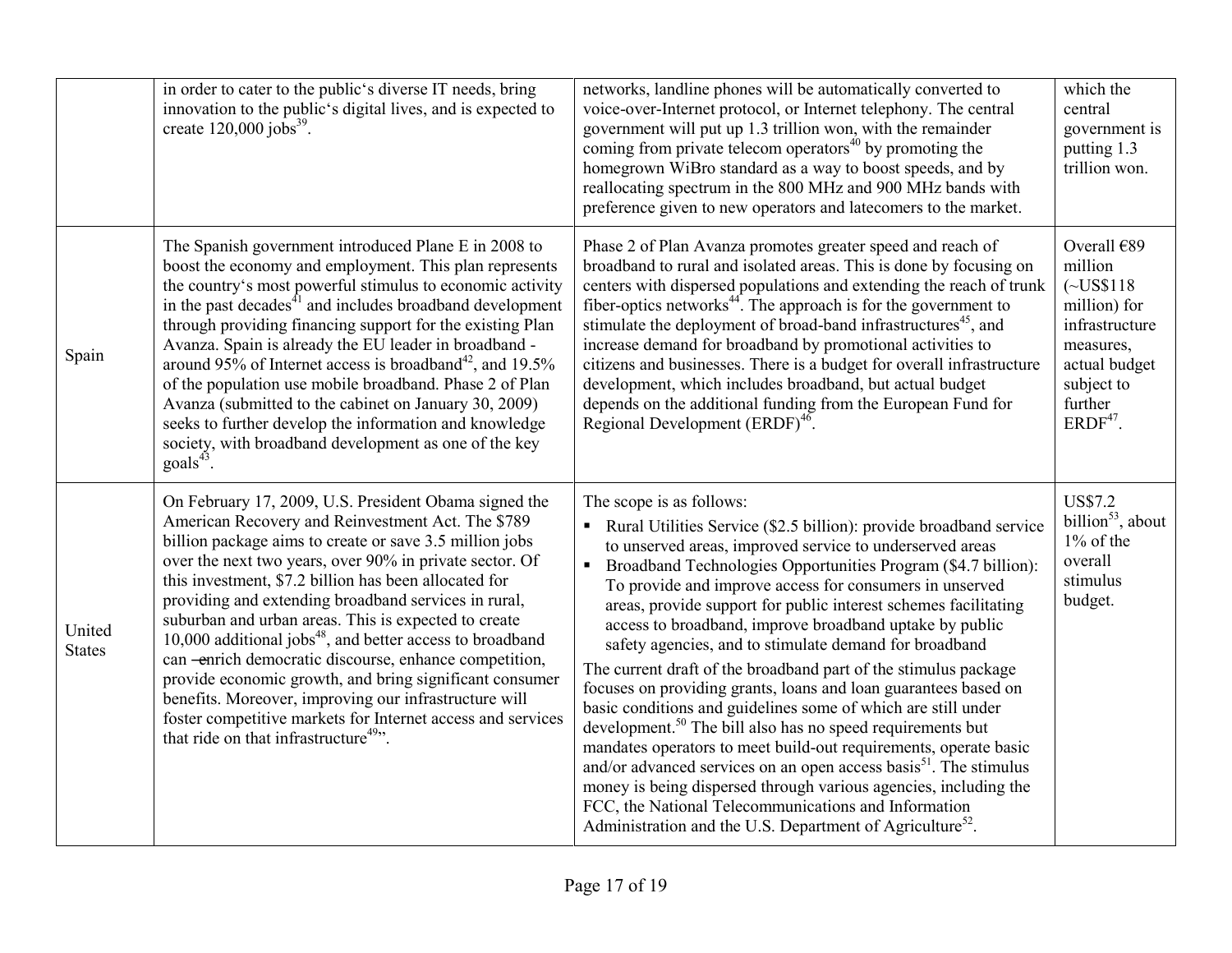## **References**

- <sup>2</sup> The Washington Post. 2009. —Australia government faces upper house broadband battle". [http://www.washingtonpost.com/wp](http://www.washingtonpost.com/wp-dyn/content/article/2009/04/08/AR2009040802485.html)[dyn/content/article/2009/04/08/AR2009040802485.html](http://www.washingtonpost.com/wp-dyn/content/article/2009/04/08/AR2009040802485.html)
- <sup>3</sup> The Associated Press. 2009. —Australia to build \$30 bln broadband network". http://biz.yahoo.com/ap/090407/as\_australia\_broadband.html?.v=10
- <sup>4</sup> Converge Digest. 2009. –Digital Britain Seeks Stimulus for the Digital Economy." http://www.convergedigest.com/regulatory/regulatoryarticle.asp?ID=26511
- <sup>5</sup> Daily Yonder. -Britain Makes Commitment to Universal Broadband by 2012." [http://www.dailyyonder.com/britain-makes-commitment-universal-broadband-](http://www.dailyyonder.com/britain-makes-commitment-universal-broadband-2012/2009/02/02/1893)[2012/2009/02/02/1893](http://www.dailyyonder.com/britain-makes-commitment-universal-broadband-2012/2009/02/02/1893)
- <sup>6</sup> Telecommunications Online. 2009. –UK launches broadband stimulus package". http://www.telecomengine.com/archives/article.asp?HH\_ID=AR\_4783
- 7 Telecommunications Online. 2009.
- <sup>8</sup> Ofcom. 2009. –Stimulus to super-fast broadband". http://www.ofcom.org.uk/media/news/2009/03/nr\_20090303
- <sup>9</sup> Department of Finance, Canada. 2009. –Canada's Economic Action Plan: Budget 2009." http://www.budget.gc.ca/2009/plan/bpc3d-eng.asp
- <sup>10</sup> CBC News, Canada. 2009. —Budget lacks vision for broadband, critics say". http://www.cbc.ca/technology/story/2009/02/02/broadband-budget.html
- <sup>11</sup> Department of Finance, Canada. 2009.
- <sup>12</sup> Europa. 2009. The Commission proposes  $\epsilon$  5 billion new investment in energy and Internet broadband infrastructure in 2009-2010, in support of the EU recovery plan. [http://europa.eu/rapid/pressReleasesAction.do?reference=IP/09/142,](http://europa.eu/rapid/pressReleasesAction.do?reference=IP/09/142) and PublicTechnology.net. 2009. —EU plans  $\epsilon$  5 billion new investment in broadband & energy
- infrastructure in 2009-10". <http://www.publictechnology.net/modules.php?op=modload&name=News&file=article&sid=18729>
- <sup>13</sup> Adamski, Dariusz. 2009. <del>B</del>roadband Stimulus Policy in Europe and the US: A Comparative Review".
- [http://www.nyls.edu/user\\_files/1/3/4/30/84/187/Broadband%20Stimulus%20Policy%20in%20Europe%20and%20the%20US%20-%20A%20Comparative%20Review.pdf](http://www.nyls.edu/user_files/1/3/4/30/84/187/Broadband%20Stimulus%20Policy%20in%20Europe%20and%20the%20US%20-%20A%20Comparative%20Review.pdf)
- <sup>14</sup> CBS News, Canada. 2008. Finland unveils major broadband plan, but Canada silent". http://www.cbc.ca/technology/story/2008/09/18/tech-finland.html <sup>15</sup> Finish Government, Government Communications Unit. 2009. —Overall impact of Government stimulus package to total EUR 2 billion."
- <http://www.valtioneuvosto.fi/ajankohtaista/tiedotteet/tiedote/fi.jsp?oid=252614>

- <sup>17</sup> MuniWireless. 2008. –Sarkozy Digital Plan 2012 is ambitious, but overshadowed by financial crisis". [http://www.muniwireless.com/2008/10/23/sarkozy-digital-plan-ambitious](http://www.muniwireless.com/2008/10/23/sarkozy-digital-plan-ambitious-but-overshadowed-by-financial-crisis/)[but-overshadowed-by-financial-crisis/](http://www.muniwireless.com/2008/10/23/sarkozy-digital-plan-ambitious-but-overshadowed-by-financial-crisis/)
- <sup>18</sup> Variety. 2008. —France pushes broadband plan". http://www.variety.com/article/VR1117994320.html?categoryid=1009&cs=1
- <sup>19</sup> MuniWireless. 2008.
- <sup>20</sup> MuniWireless. 2008.
- <sup>21</sup> IRIS Merlin. 2008. –France: Development Plan for the Digital Economy". http://merlin.obs.coe.int/iris/2008/10/article14.en.html
- <sup>22</sup> GSM World. 2008. –Digital Plan Will Boost France's Competitiveness". http://www.gsmworld.com/newsroom/press-releases/2008/1141.htm
- <sup>23</sup> MuniWireless. 2008.
- <sup>24</sup> ELCON Systemtechnik. 2009. —ELCON: Partner of the German digital plan." http://www.elcon-system.de/uploads/media/ELCON\_German\_Digital\_Plan\_en.pdf
- <sup>25</sup> Marcus, J. Scott. 2009. –University in the Broadband Age: Lessons from International Experience". http://www.slideshare.net/stephenmcclelland/j-scott-marcus
- <sup>26</sup> Telecoms Paper. 2009. –German government presents broadband strategy details." http://www.telecompaper.com/news/article.aspx?cid=659108
- <sup>27</sup> RTE Business. 2009. -Broadband plan to deliver 100% coverage". http://www.rte.ie/business/2009/0122/broadband.html
- <sup>28</sup> Rethink Wireless. 2009. —Heland confirms  $\epsilon$ 223m broadband wireless plan". http://www.rethink-wireless.com/index.asp?article\_id=961
- <sup>29</sup> The Irish Times. 2009. Group concerned by  $\epsilon$ 233m broadband plan's limitations". http://www.irishtimes.com/newspaper/ireland/2009/0211/1233867931936.html
- <sup>30</sup> Ministry of Infternal Affairs and Communication FY2009 Annual Budget Report.
- $^{31}$  Global Insight. 2009. —Portuguese Government Approves 800-mil.-Euro Credit Line for NGNs." https://www.communicationsdirectnews.com/do.php/140/33928?199 <sup>32</sup> Global Insight. 2009.
- <sup>33</sup> Economy Watch. 2009. –Singapore Budget 2009: Resilience Package is a Massive Economic Stimulus Plan". [http://www.economywatch.com/economy-business-and-finance](http://www.economywatch.com/economy-business-and-finance-news/singapore-budget-2009-resilience-package-is-economic-stimulus.html)[news/singapore-budget-2009-resilience-package-is-economic-stimulus.html](http://www.economywatch.com/economy-business-and-finance-news/singapore-budget-2009-resilience-package-is-economic-stimulus.html)

<sup>&</sup>lt;sup>1</sup> The Washington Post. 2009.

<sup>16</sup> CBS News, Canada. 2008.